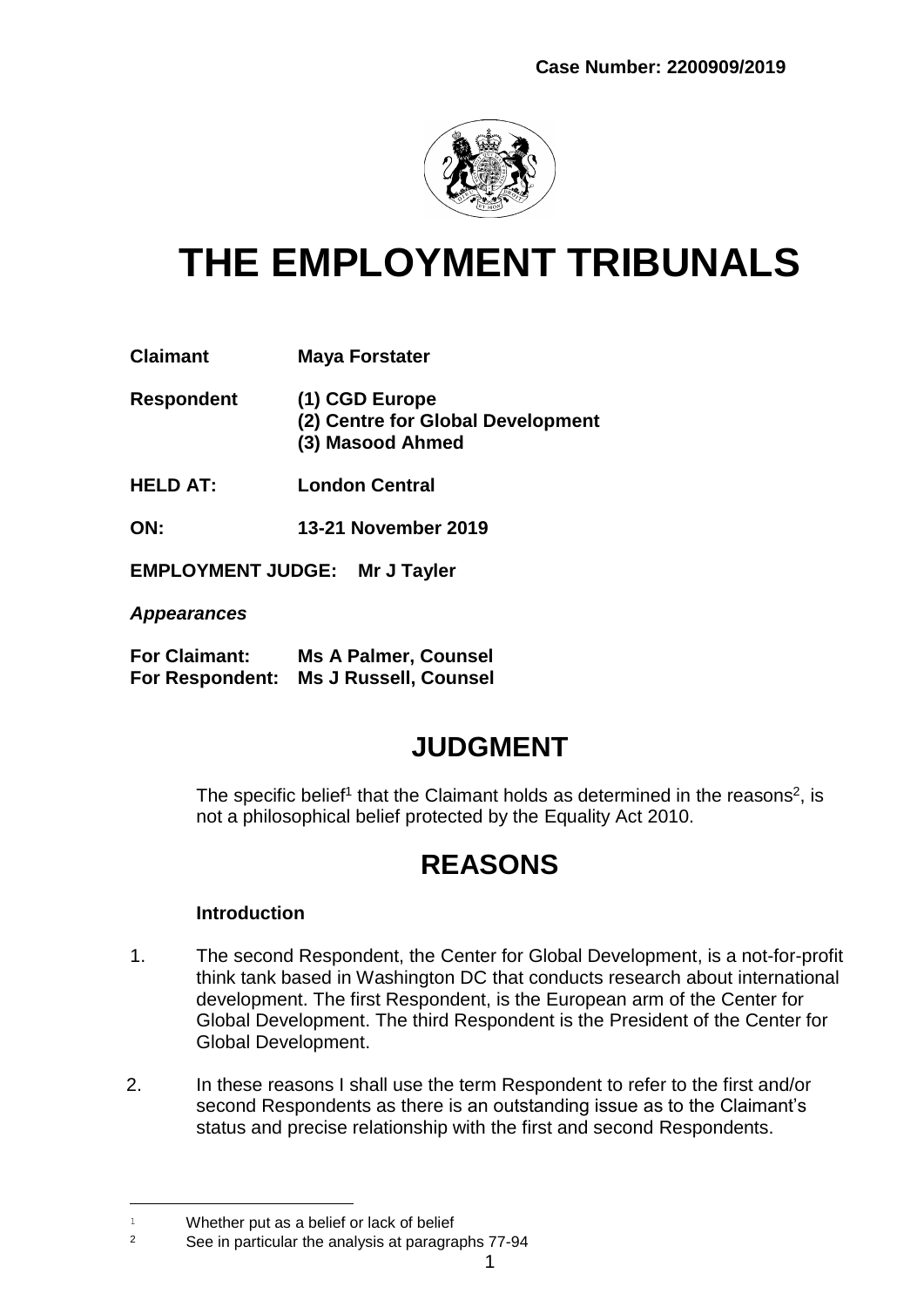3. The Claimant has been a Visiting Fellow and has entered into consultancy agreements with the Respondent since January 2015. The last consultancy agreement ended on 31 December 2018. The Claimant contends that the relationship came to an end and/or the Respondent refused to continue it because she expressed "gender critical" opinions; in outline, that sex is immutable, whatever a person's stated gender identity or gender expression. The Claimant contends that her gender critical views are a philosophical belief and that she has been subject to direct discrimination because of them; or has suffered indirect sex discrimination as such view are more likely to be held by women than men.

#### **Procedural History**

- 4. By a Claim Form submitted to the Employment Tribunal on 15 March 2019 the Claimant brought complaints of belief and sex discrimination against the first Respondent.
- 5. The matter was considered at a Preliminary Hearing for Case Management before Employment Judge Elliott on 16 July 2019. The second and third Respondents were added to the claim. Employment Judge Elliott fixed this Preliminary Hearing to determine the following Preliminary Issues:
	- 5.1 Whether the belief relied upon by the Claimant at paragraph 67 of her Re-amended Particulars of Claim amounts to a philosophical belief pursuant to section 10 EqA.

Para 67 "The Claimant believes that "sex" is a material reality which should not be conflated with "gender" or "gender identity". Being female is an immutable biological fact, not a feeling or an identity. Moreover, sex matters. It is important to be able to talk about and take action against the discrimination, violence and oppression that still affect women and girls because they were born female"

5.2 Whether the belief relied upon by the Claimant at paragraph 69 of her Re-amended Particulars of Claim amounts to a philosophical belief pursuant to section 10 EqA, such that her lack of belief is also protected.

> Para 69 "Some people believe that everyone has an inner "gender", which may be the same as or different to their sex at birth, and that gender effectively trumps sex, so that "trans men are men" and "trans women are women". Typically such proponents believe that that "trans women are women" from the moment they identify as women (if not before)"

- 5.3 Whether the Claimant was in "employment" as defined in section 83(2)(a)EqA.
- 5.4 Whether section 39 EqA was engaged between the period 1 January 2019 to the last act complained of, on or about 5 or 6 March 2019 when the Respondent says that there was no contract between the parties."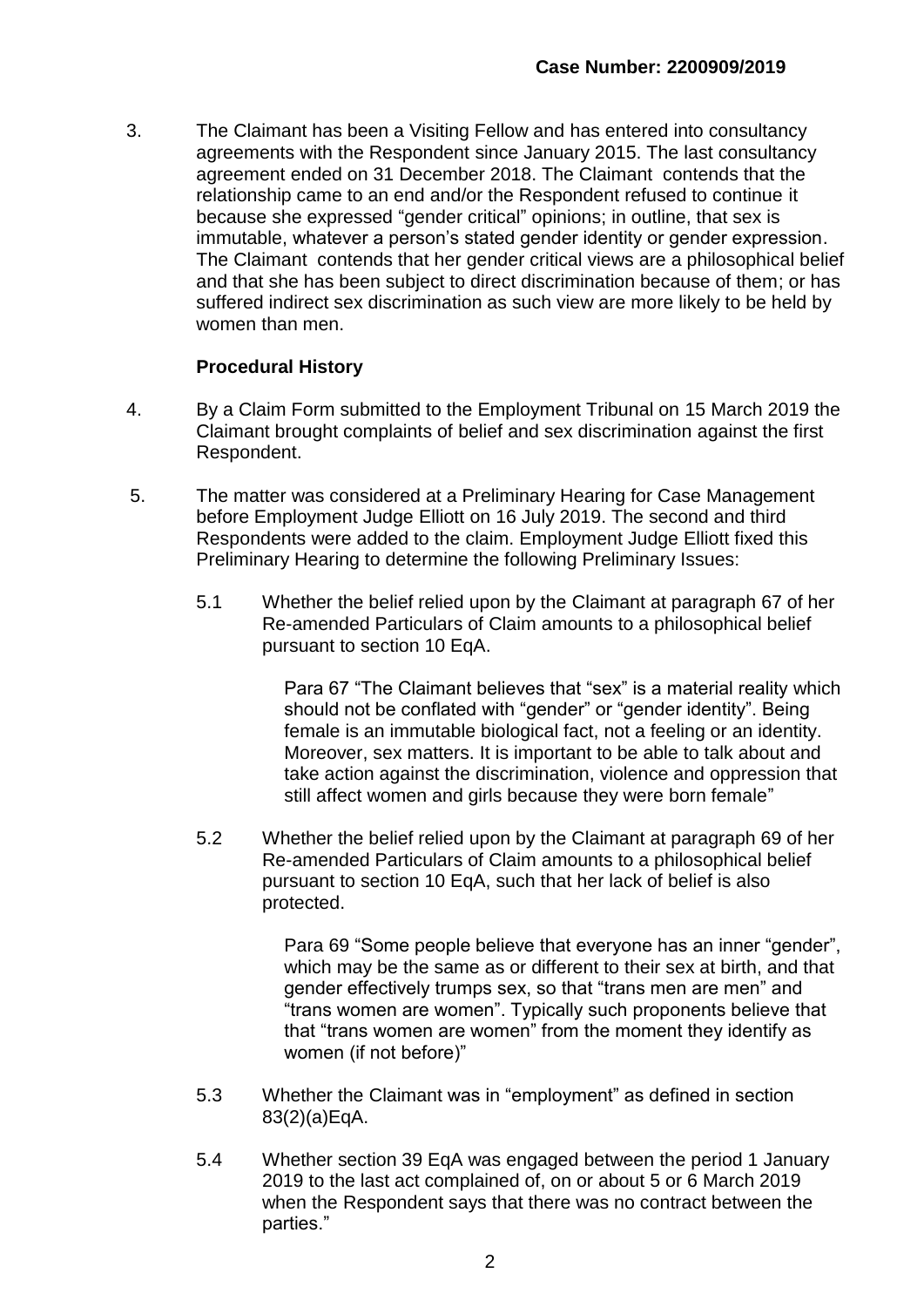- 6. At the outset of the hearing I raised a concern with the parties as to whether these issues were well suited for consideration as preliminary issues. I referred, in particular, to the comments of Lord Hope of Craigheadad at paragraph 9 of **SCA Packaging LTD v Boyle** [2009] IRLR 746. My particular concern was the potential overlap between the questions of whether the Claimant held a philosophical belief and whether that was the reason for any adverse treatment; as opposed to manifestation of the belief or treatment by her of others that might be said to constitute harassment. There is potentially significant overlap between identification of the belief and the causation question of whether holding the belief was the reason for any detrimental treatment. The Respondent's representative accepted that there was a potential overlap that meant it would be better for the issues of belief to be dealt with at the same time as liability. The Claimant's representative did not accept that that was the case. The Claimant contended that the Preliminary Hearing should progress as listed as otherwise there would be unnecessary waste of expense and a very substantial delay until the matter could be determined. In the absence of agreement between the parties, there having been no material change of circumstances, it was not appropriate for me to reconsider the decision to hold the Preliminary Hearing: **Sodexho Ltd v Gibbons [2005] IRLR 836** and **Goldman Sachs Services Ltd v Montali**  [2002] ICR 1251 EAT**.** However, the parties did agree that I should consider the specific nature of the belief held by the Claimant as a necessarily element of determining the preliminary issues. I would have to determine what the belief was. That was not necessarily limited to way it was pleaded in the Claim Form.
- 7. It was also agreed that I would first hear evidence and submission on issues 1 and 2 and only go on to determine preliminary issues 3 and 4 should there be sufficient time; there was not.

#### **Terminology**

- 8. In this Judgement I have sought to use appropriate terminology that will not be offensive to the parties, their witnesses or others reading this Judgement; while ensuring that I am able to properly identify and determine the dispute between the parties; which involves, in part, disputes about terminology. I have particularly sought to avoid using terminology that will be offensive to any of the parties; although I have not been able to entirely avoid using terminology that some of the parties may dispute. I have had regard to the guidance given at chapter 12 of the Equal Treatment Bench Book.
- 9. I will not use the term transsexual save where referring to its use in the Equality Act 2010 and case law.
- 10. I use the term to trans woman or trans man to refer to transgender people by the gender they are living. When it is necessary to do so, I refer to sex assigned at birth. I appreciate that the Claimant objects to this term, considering that sex is observed at birth, but she did not suggest that she viewed the term "assigned" to be offensive. I consider it is broad enough to include being assigned because of observation. I will not use the term ciswoman as the Claimant finds it offensive. Where necessary to do so, I will refer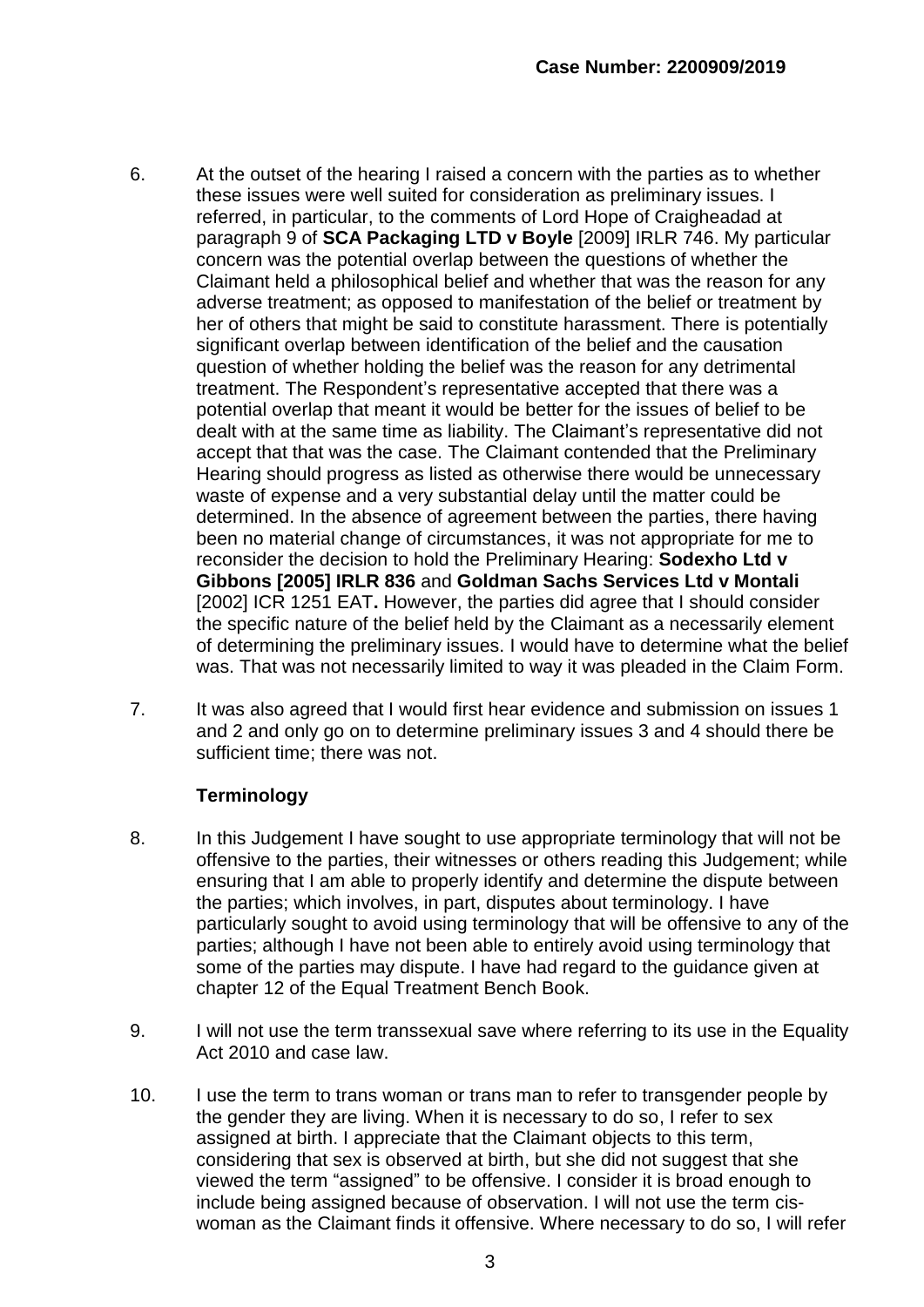to women assigned female at birth. I have sought, wherever possible, to refer to people by the pronouns they prefer; although, in some cases, I do not know the person's preference.

11. The use of particular terminology does not reflect any pre-conceived views of the relevant belief or non-belief in this case, but is done heeding the guidance in the Equal Treatment Bench Book, while seeking to properly reflect the issues in dispute.

#### **Equal Treatment Bench Book guidance relevant to women and transgender people**

- 12. Women and transgender people often face serious discrimination and violence. The commentary in the Equal Treatment Bench Book provides a useful summary.
- 13. Chapter 6 considers gender (which the Claimant would refer to as sex) and includes the following;

1. Women remain disadvantaged in many public and private areas of their life. They are under-represented in the judiciary, in parliament (32% in 2017) and in senior positions across a range of jobs.

2. Gender inequality is reflected in traditional ideas about, and expectations of, the roles of women and men. Though they have shifted over time, the assumptions and stereotypes that underpin those ideas are often very deeply rooted. It is common to assume that a woman will have children, look after them and take a break from paid work or work parttime to accommodate the family. However, such assumptions and stereotypes can, and often do, have the effect of seriously disadvantaging women and may be discriminatory, with the effect of preventing women from accessing opportunities and experiences open to men.

33. On International Women's Day (8 March) 2016, the End Violence Against Women Coalition published a survey of British women's experience of sexual harassment in public places. It found that 85% of women aged 18–24 had experienced unwanted sexual attention in public places, and 45% had experienced unwanted sexual touching.

35. In 2016, the TUC reported that:

• More than half of all women polled had experienced some form of sexual harassment at work.

• 35% of women had heard comments of a sexual nature being made about other women in the workplace.

• 32% of women had been subject to unwelcome jokes of a sexual nature.

• 28% of women had been subject to comments of a sexual nature about their body or clothes.

• Nearly one quarter of women had experienced unwanted touching (such as a hand on the knee or lower back).

• One fifth of women had experienced unwanted sexual advances.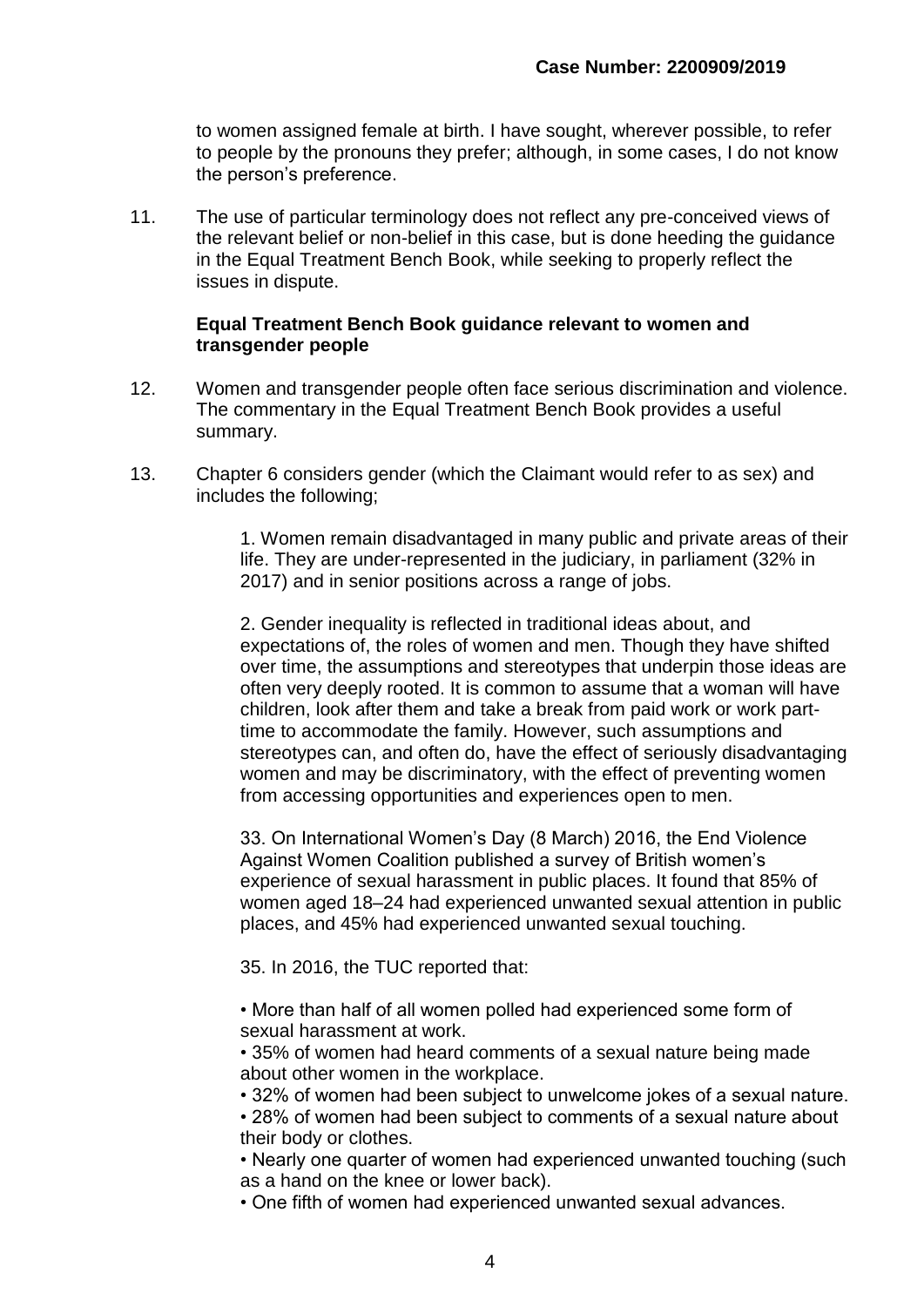• More than one in ten women reported experiencing unwanted sexual touching or attempts to kiss them.

• In 9 out of 10 cases, the perpetrator was a male colleague, with nearly one in five reporting that their direct manager or someone else with direct authority over them was the perpetrator.

• Four out of five women did not report the sexual harassment to their employer. Many employees who suffer harassment are reluctant to complain because of the fear that they may lose their job as a result of complaining.

37. On average, two women in England and Wales are killed every week by a current or former male partner.

54. The Ministry of Justice Statistical Bulletin in January 2013 reported that an annual average of 404,000 women and 72,000 men are the victims of sexual offences.

14. Chapter 12 considers the discrimination faced by transgender people and includes the following:

> 1. Whilst awareness and understanding towards transgender people has increased in recent years, transgender people are highly likely to experience prejudice, discrimination and harassment in their daily lives, as well as violence. As a consequence, they are less likely to report crime or press charges, and they are likely to be apprehensive about coming to court, whether as an offender, witness or victim. Some transgender people may be particularly concerned about their previous name and gender assigned at birth being unnecessarily revealed in court. They may also be worried about receiving negative attention from the public and the press.

> 11. A survey for the TUC of over 5000 LGBT employees in the first half of 2017 found that almost half of transgender Respondents had experienced bullying or harassment at work and that 30% had had their transgender status disclosed against their will. A 2017 ACAS research paper confirmed that workplace bullying is common and that many transgender staff experience it on a daily basis. The ACAS report also found that the level of bullying may be higher than other rates of bullying related to, for example, sexual orientation, and that transgender staff may look for another job rather than endure the costs and emotional labour of going to tribunal or court. The limited protection of the Equality Act 2010, which only covers those who are undergoing or have undergone (or who are perceived to be undergoing or to have undergone) gender reassignment, means non-transitioning, non-binary or otherwise gender non-conforming people are particularly vulnerable.

> 12. UK research indicates that over two-thirds of transgender people have experienced harassment or violence from strangers in public places because they were identified as transgender. This includes verbal abuse, threatening behaviour, physical and sexual assault. Transphobic hate crime is widely believed to be greatly under-reported.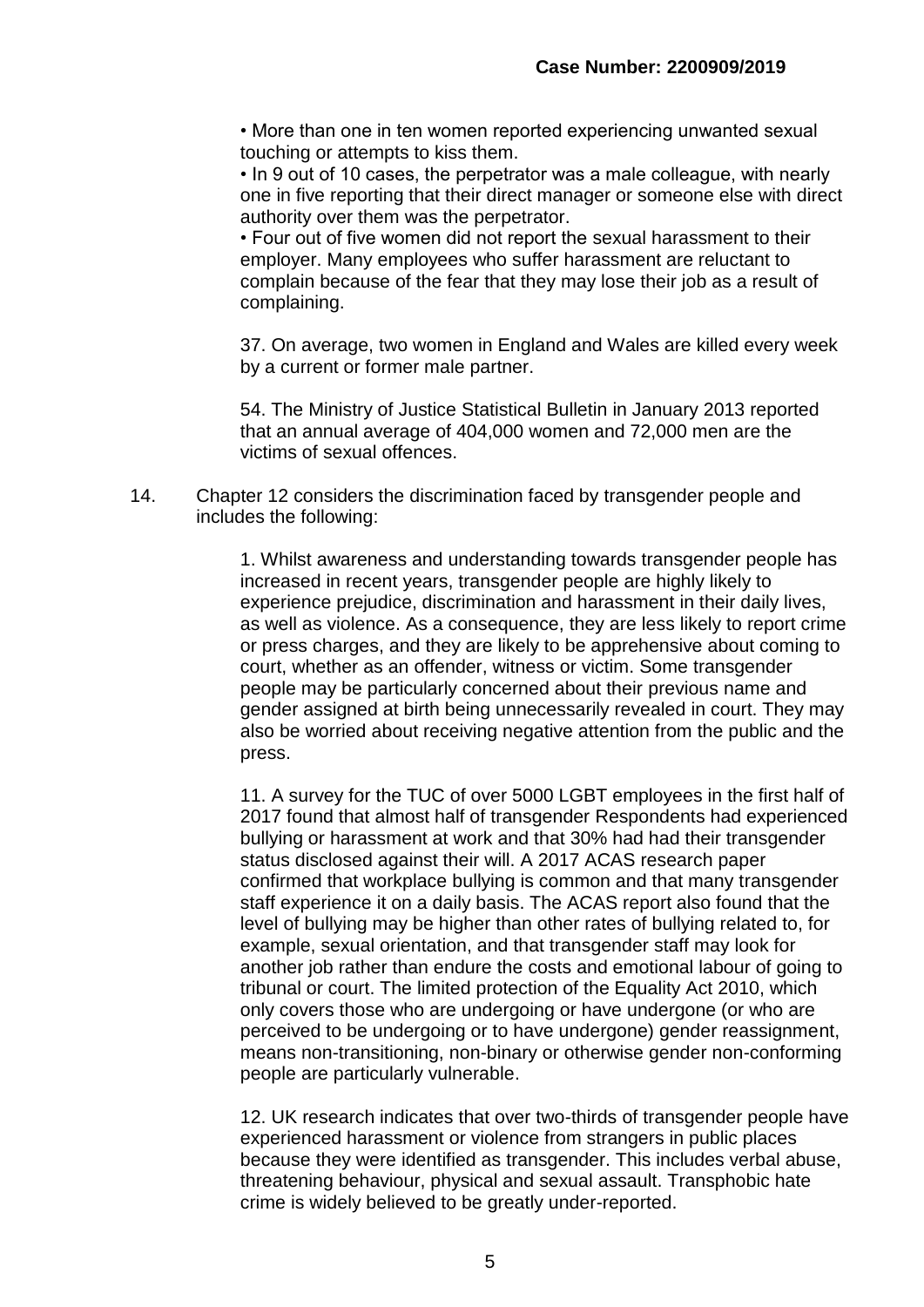#### **Evidence**

- 15. The Claimant gave evidence on her own behalf.
- 16. The Claimant called:
	- 16.1 Kristina Jayne Harrison, who described herself as a "54 years old transwoman, that is (properly) a person who lives as a woman but was born biologically male and (usually) socialised as a male."
- 17. The Respondents called:
	- 17.1 Luke Easley, Director of HR and Administration for CGD
	- 17.2 Clair Quentin who described themself as a "trans non-binary person"
- 18. The witnesses who gave evidence before us did so from written witness statements. They were subject to cross-examination, questioning by the Tribunal and, where appropriate, re-examination.
- 19. I was provided with an agreed bundle of documents. References to page numbers in this Judgement are to the page number in the agreed bundle of documents.

#### **Facts**

- 20. Save in determining the specific belief held by the Claimant, I have set out the facts as they appear currently without making any final determination or seeking to bind the tribunal that will determine the complaints at the Final Hearing.
- 21. The Claimant describes herself as a researcher and writer on topics related to public policy, tax and business, with an active social media presence. She posted 2,994 tweets in 2018 (on average between 5 and 10 tweets a day).
- 22. The Claimant entered a first consultancy agreement with the Respondent from 6 January 2015 to 31 May 2015. She held a Visiting Fellowship from 9 November 2016 to October 2017. She entered into consultancy agreements for the periods 1 Mar 2018 to 1 May 2018 and 5 April 2018 to 31 December 2018. She did not enter into any further contract thereafter, but contends that she was an applicant for employment and so subject to the protection of the Equality Act 2010 ("EqA").
- 23. The Claimant stated that she first became concerned about proposed changes to the Gender Recognition Act 2004 ("GRA") in 2017 because of proposals for a move to permitting people to self-identify their gender. The Claimant started to research the subject in 2017 to 2018 and began to tweet about it in August 2018.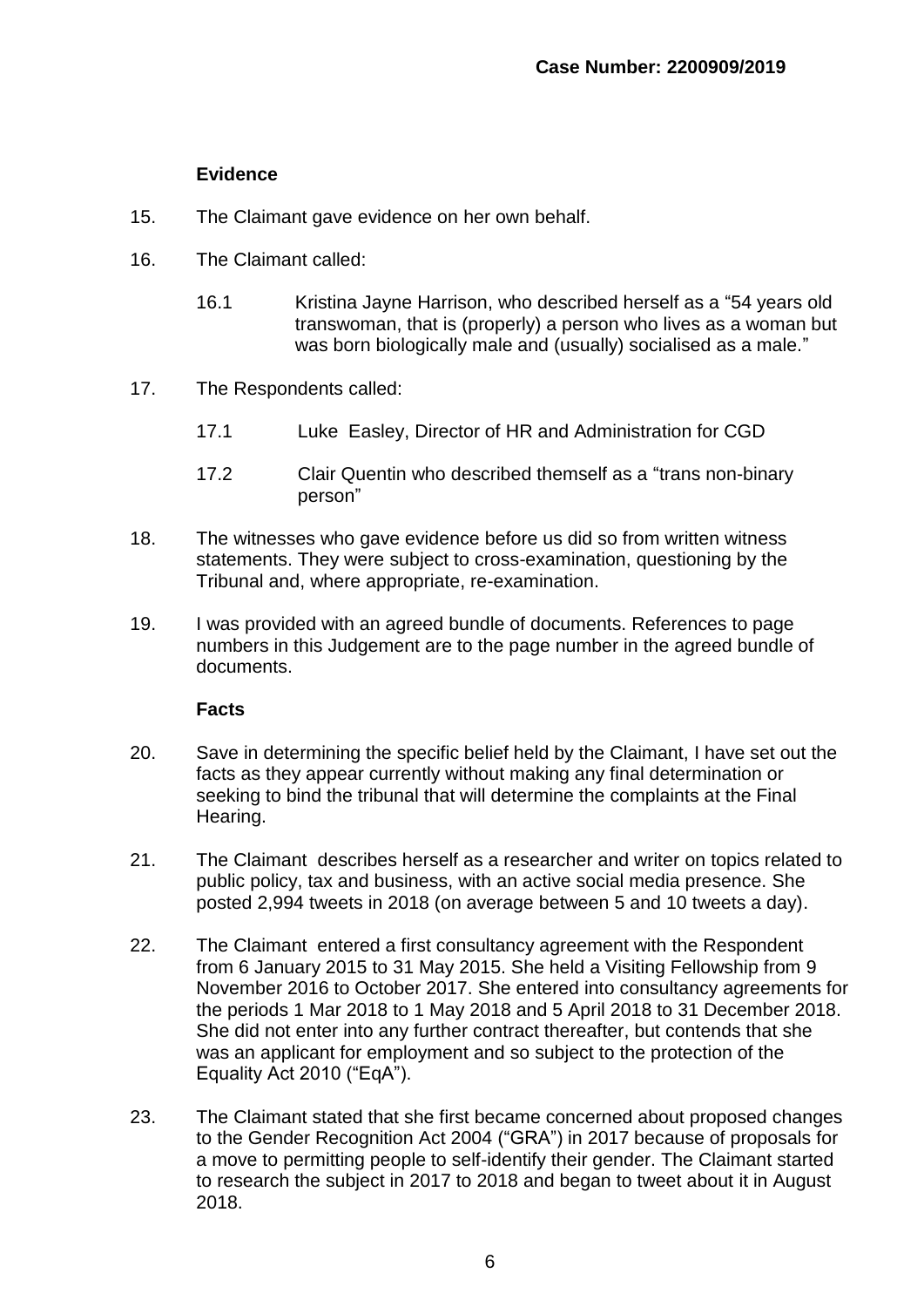24. On 2 September 2018 the Claimant tweeted about the GRA stating;

"UK gov consultation on reforming the #GenderRecognitionAct proposes to dramatically change scope of the law; from requiring medical diagnosis of gender dysphoria for change of sex on birth certificate, to using the basis of 'self identification' …

I share the concerns of @fairplaywomen that radically expanding the legal definition of 'women' so that it can include both males and females makes it a meaningless concept, and will undermine women's rights & protections for vulnerable women & girls. …

Some transgender people have cosmetic surgery. But most retain their birth genitals. Everyone's equality and safety should be protected, but women and girls lose out on privacy, safety and fairness if males are allowed into changing rooms, dormitories, prisons, sports teams."

25. In later September 2018 the Claimant made a number of comments about Pips/Philip Bunce, who is a senior director at Credit Suisse, wears dresses and a wig as Pips, according to press reports states "for me, being gender fluid means I am non-binary, at no fixed point on the gender expression spectrum. I personally have no desire to transition" and was awarded a place on a list of the Top 100 Women in Business. The comments were mainly made on twitter. They included the following:

> ""I've got a Q for my male twitter friends who have pledged not to appear on all male panels - if u were invited on a panel w Pip Bunce – one of FT's top 100 female champions of women in biz & another guy would u say yes or call the organisers & say sorry I don't do manels"

[A manel is a panel with only men on it]

""Bunce does not 'masquerade as female' he is a man who likes to express himself part of the week by wearing a dress"

"Yes. & weird he felt entitled to accept the award, instead of saying "sorry there has been a mistake I am a man who challenges gender norms"

"He is a part-time cross dresser who mainly goes by the name of Phillip"

"Yes I think that male people are not women. I don't think being a woman/ female is a matter of identity or womanly feelings. It is biology"

"Bunce is a white man who likes to dress in women's clothes"

26. The Claimant has regularly supported campaigns where the definition "woman, wʊmən, noun, adult human female" is put on billboard, projected onto buildings and printed on T shirts.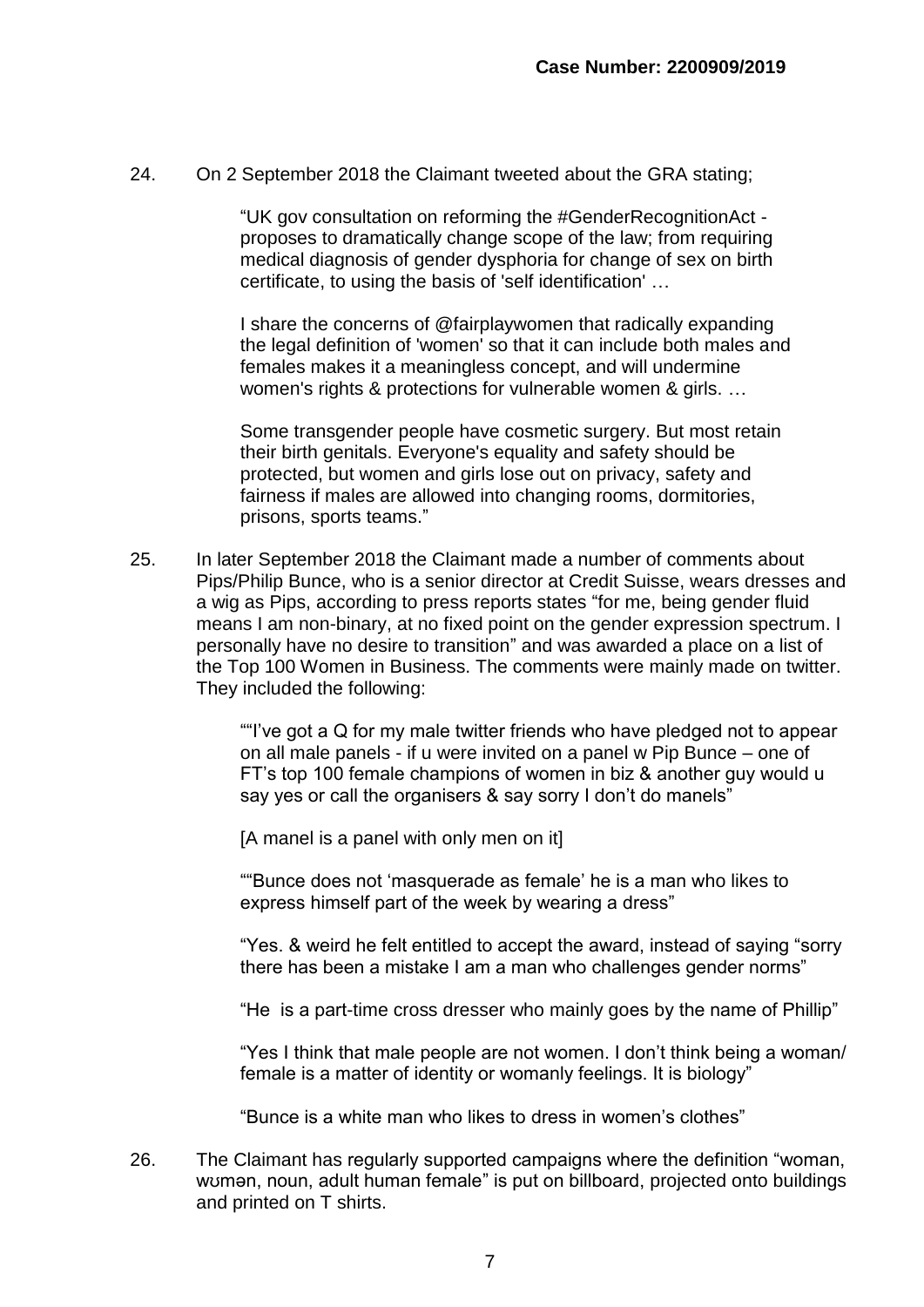27. At the end of September 2018 the Claimant stated in a conversation on Slack, when challenged about what she had said about Pips Bunce;

> "Thanks Arthur. Yes I think feminists and non gender conforming and trans people are natural allies. If you look at the people that are concerned about this they are lesbians, longtime LGBT activists, transsexuals, left wing campaigners. They don't want to enforce gender conformity.

But I think there are also a group of misogynist people, and others who want to undermine protections for women and children that have become entryists to the Trans Rights Activists movement that are **not** natural allies to women: gamergaters, incels, narcissists, extreme porn advocates. They are exploiting vulnerable young people and everybody's empathy and concern to do the right thing in respect of them - (For an example see the recent case of …

(I am not saying all trans people - -I know this sounds like 'moral panic' and I know most people just want a quiet life, but there is a dark side to some of the people making a political career out of arguing that males should be allowed into women's spaces. - - this vocal group is never going to be on common ground with feminists, or benefit people suffering gender dysphoria or depression etc)

You are right on tone. I should be careful and not unnecessarily antagonistic. But if people find the basic biological truths that "women are adult human females" or "transwomen are male" offensive, then they will be offended.

Of course in social situations I would treat any transwomen as an honourary female, and use whatever pronouns etc...I wouldn't try to hurt anyone's feelings but I don't think people should be compelled to play along with literal delusions like "transwomen are women"

28. On 30 September 2018 in a letter to Anne Main MP, the Claimant stated

"Please can you not support the proposed new GRA, and instead make space for a broader national conversation about how to reconcile the welfare of people who seek treatment for gender dysphoria and the basic human rights of women and girls.

Please stand up for the truth that it is not possible for someone who is male to become female. Transwomen are men, and should be respected and protected as men."

29. In early October 2018 some staff of the Respondent raised concerns about some of the Claimant's tweets, alleging that they were "transphobic". This was put to the Claimant who denied the allegation. There was lengthy correspondence and investigation of the complaints, the details of which are not relevant to theses preliminary issues.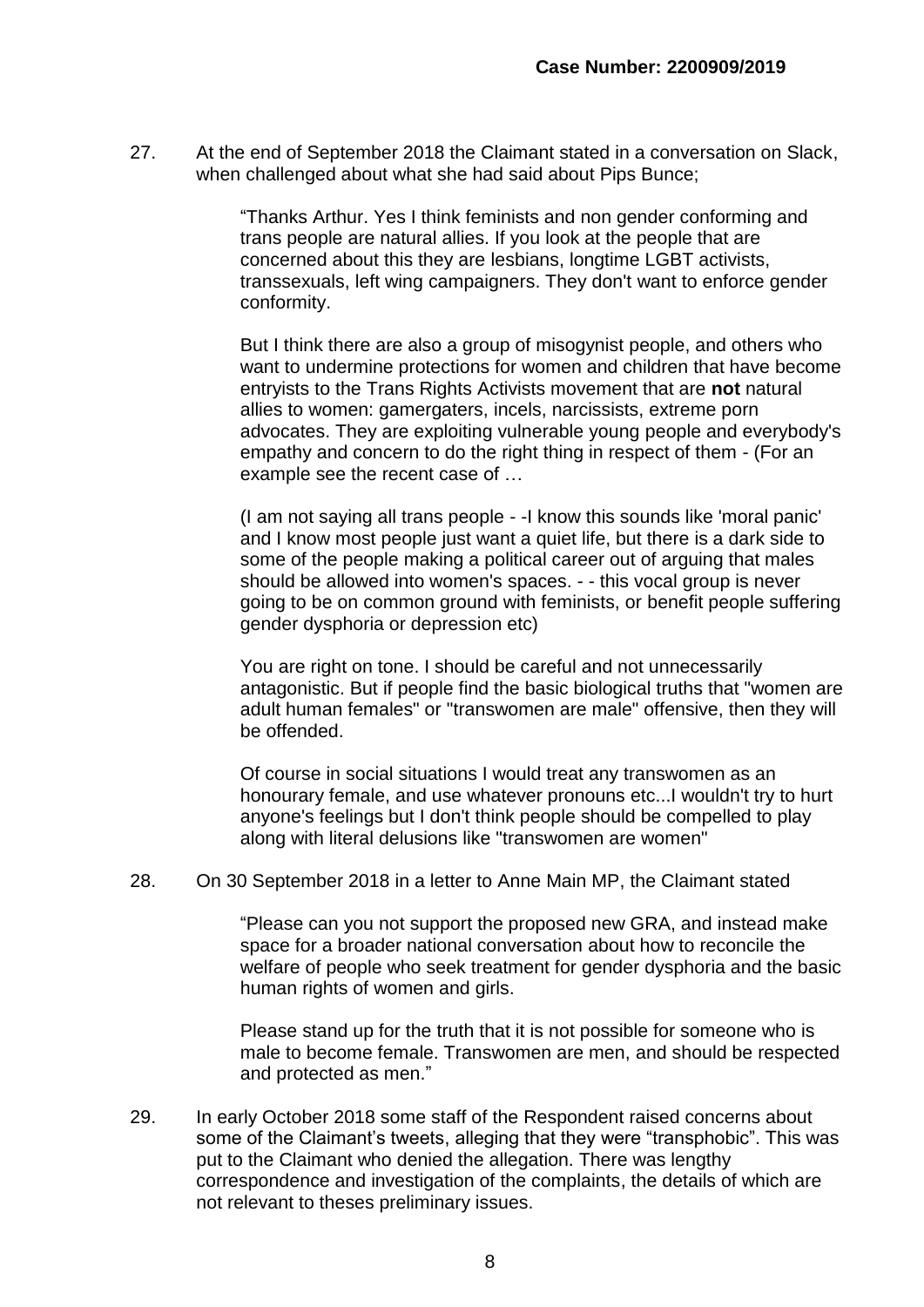30. On 2 October 2018 the Claimant stated in part of her response to the complaints against her:

> "I have been told that it is offensive to say "transwomen are men" or that women means "adult human female". However since these statement are true I will continue to say them. Yes the definition of females excludes males (but **includes** women who do not conform with gendered norms). Policy debates where facts are viewed as offensive are dangerous. I would of course respect anyone's self-definition of their gender identity in any social and professional context; I have no desire or intention to be rude to people."

- 31. The Claimant's last contract with the Respondent ended on 31 December 2018. She contend that thereafter she was an applicant for employment with the Respondent.
- 32. The Claimant submitted her Claim Form to the Employment Tribunal on 5 March 2019.
- 33. I bear in mind the fact I must consider the belief held by the Claimant at the date of the alleged treatment, not thereafter. However, views expressed after the alleged treatment could demonstrate the view that were held before. The Claimant has not contended that her views have changed.
- 34. The bundle included tweets from Clair Quentin in about June 2019 who alleged the Claimant had retweeted transphobic material, which included:
	- 34.1 A newspaper cartoon of a person flashing two women at "Hampstead Heath Ladies Pond" with the caption "It's alright – it's a woman's penis".
	- 34.2 A tweet by the Claimant stating: "Pronouns are rohypnol: important article by ... Sure, sometimes preferred pronouns are polite, and we can be polite when we chose. Bu every women has learnt from experience that politeness is exploitable & can put us in danger.

Pronouns are Rohypnol. They change our perception, lower our defences, make us react differently, alter the reality in front of us

They're meant to. They numb us. They confuse us. They remove our instinctive safety responses.

They work."

34.3 A tweet by the Claimant stating: "Interestingly for alI my radfem followers who have read this far in a thread that is for the tax and transparency people :) it does raise (but not answer) the question of privacy for trans people changing their names. Which as we know would be a loophole that would be exploited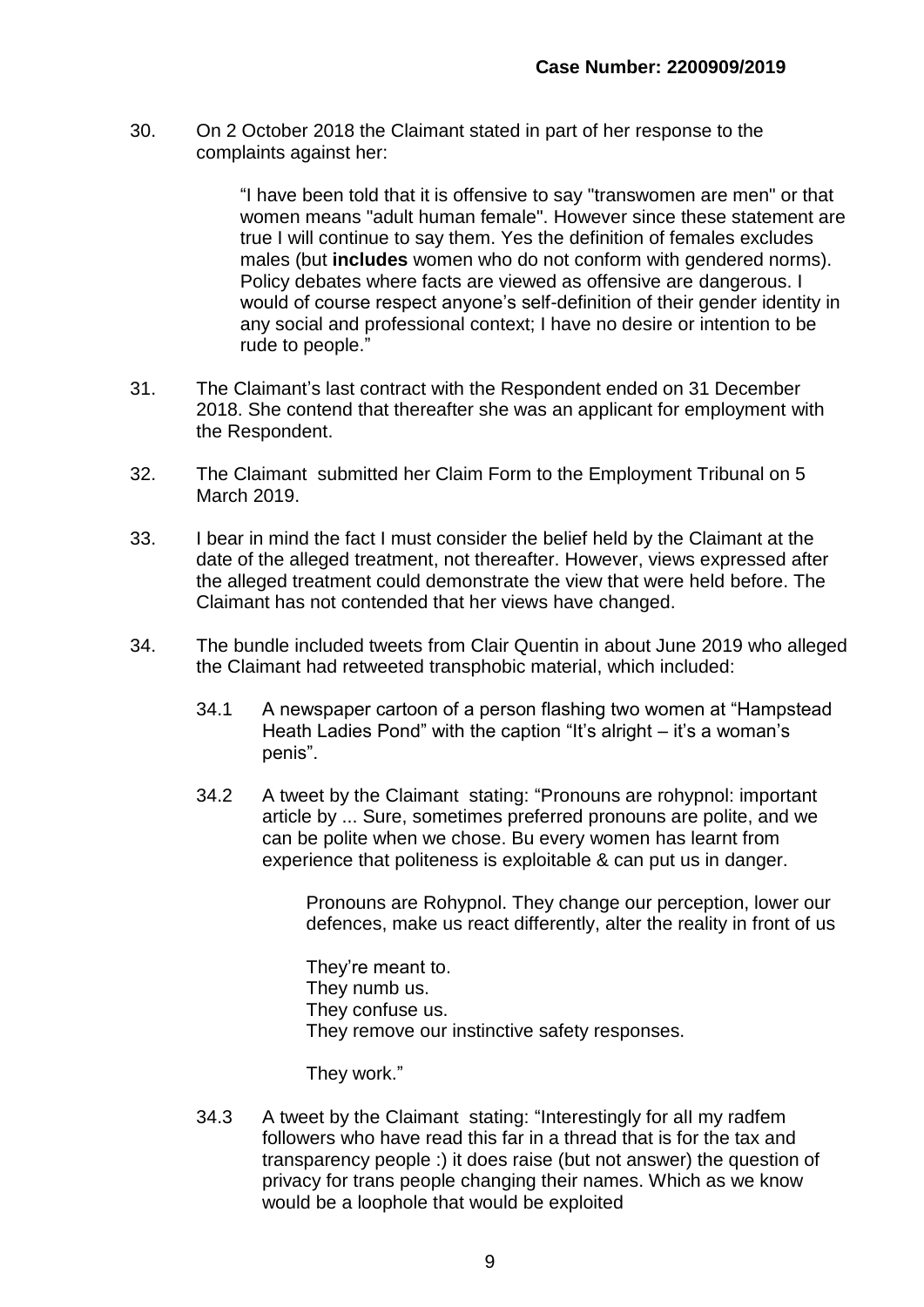UK, the government has been urged to prevent Companies House from publishing former names of transgender people in the PSC register due to concerns expressed by trans people that the requirement would effectively "out" them."

35. On 10 August 2019 the Claimant responded to a very strongly worded complaint to the Scout Association made by Gregor Murray, who describes themself as a "non-binary person", who alleged that the Claimant had misgendering them:

> "28. On Twitter I referred to Murray by the pronoun 'he'. This was not purposeful or meant to cause harm. I had simply forgotten that this man demands to be referred to by the plural pronouns "they" and "them".

29. Murray states that my failure use the pronoun "they" in relation to the complainant breaks the third and seventh scout laws ("A Scout is friendly and considerate" and "A Scout has self-respect and respect for others") because Murray believes that Murray is not a man. Murray also calls it "transphobic" that I recognise a man when I see one. I disagree.

30. In reality Murray is a man. It is Murray's right to believe that Murray is not a man, but Murray cannot compel others to believe this. Women and children in particular should not be forced to lie or obfuscate about someone's sex.

31. I reserve the right to use the pronouns "he" and "him" to refer to male people. While I may choose to use alternative pronouns as a courtesy, no one has the right to compel others to make statements they do not believe. I think it is important that people are able to refer to the sex of other people accurately and without hesitation, shame or censure. This is important for children to be able to speak up about anything that makes them feel uncomfortable, and for adults to be able to risk assess the difference between a single sex and mixed sex situation."

36. On 13 August 2019 the Claimant states when discussing the same subject:

"I think that framing the question of transgender inclusion as an argument that male people should be allowed into women's spaces discounts women's rights to privacy and is fundamentally illiberal (it is like forcing Jewish people to eat pork)."

37. On 2 September 2019 the Claimant tweeted about her views on tans women in sport:

> "Short and to the point by .. "lt is unfair and unsafe for transwomen to compete in women's sport"

38. On 3 September 2019 the Claimant posted a tweet about blood transfusion:

"This is madness. The FDA and American Red Cross replaced the objective criteria of sex with the subjective criteria of self declared gender identity in screening blood donors for HIV transmission risk".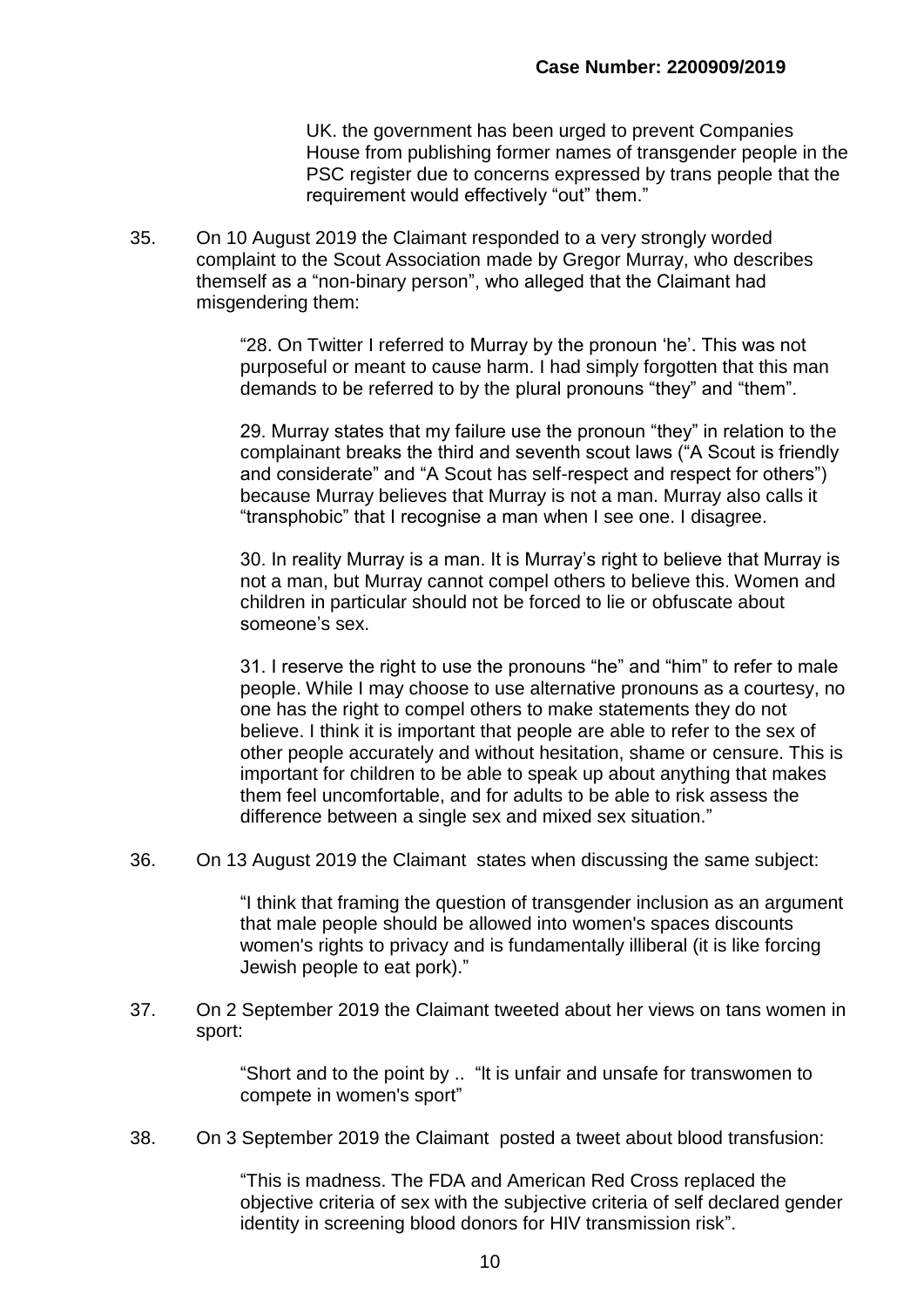- 39. In the Claimant witness statement she stated:
	- 39.1 "I believe that people deserve respect, but ideas do not." Para 5
	- 39.2 "I do not believe it is incompatible to recognise that human beings cannot change sex whilst also protecting the human rights of people who identify as transgender" Para 13
	- 39.3 "I believe that there are only two sexes in human beings (and indeed in all mammals): male and female. This is fundamentally linked to reproductive biology. Males are people with the type of body which, if all things are working, are able to produce male gametes (sperm). Females have the type of body which, if all things are working, is able to produce female gametes (ova), and gestate a pregnancy." Para 14
	- 39.4 "Women are adult human females. Men are adult human males." Para 15
	- 39.5 "Sex is determined at conception, through the inheritance (or not) of a working copy of a piece of genetic code which comes from the father (generally, apart from in very rare cases, carried on the Y chromosome)." Para 16
	- 39.6 "Some women have conditions which mean that they do not produce ova or cannot conceive or sustain a pregnancy. Similarly, some men are unable to produce viable sperm. These people are still women and men." Para 17
	- 39.7 "I believe that it is impossible to change sex or to lose your sex. Girls grow up to be women. Boys grow up to be men. No change of clothes or hairstyle, no plastic surgery, no accident or illness, no course of hormones, no force of will or social conditioning, no declaration can turn a female person into a male, or a male person into a female." Para 23
	- 39.8 "Losing reproductive organs or hormone levels through illness or surgery does not stop someone being a woman or a man." Para 24
	- 39.9 "A person may declare that they identify as (or even are) a member of the opposite sex (or both, or neither) and ask others to go along with this. This does not change their actual sex." Para 26
	- 39.10 "There are still areas of scientific discovery about the pathways of sexual development, including chromosomal and other "disorders of sexual development" (so called "intersex" conditions), and about the psychological factors underlying transgender identification and gender dysphoria. However I do not believe that any such research will disprove the basic reality that there are two sexes" Para 60
	- 39.11 "Under the Gender Recognition Act 2004, a person may change their legal sex. However this does not give them the right to access services and spaces intended for members of the opposite sex. It is an offence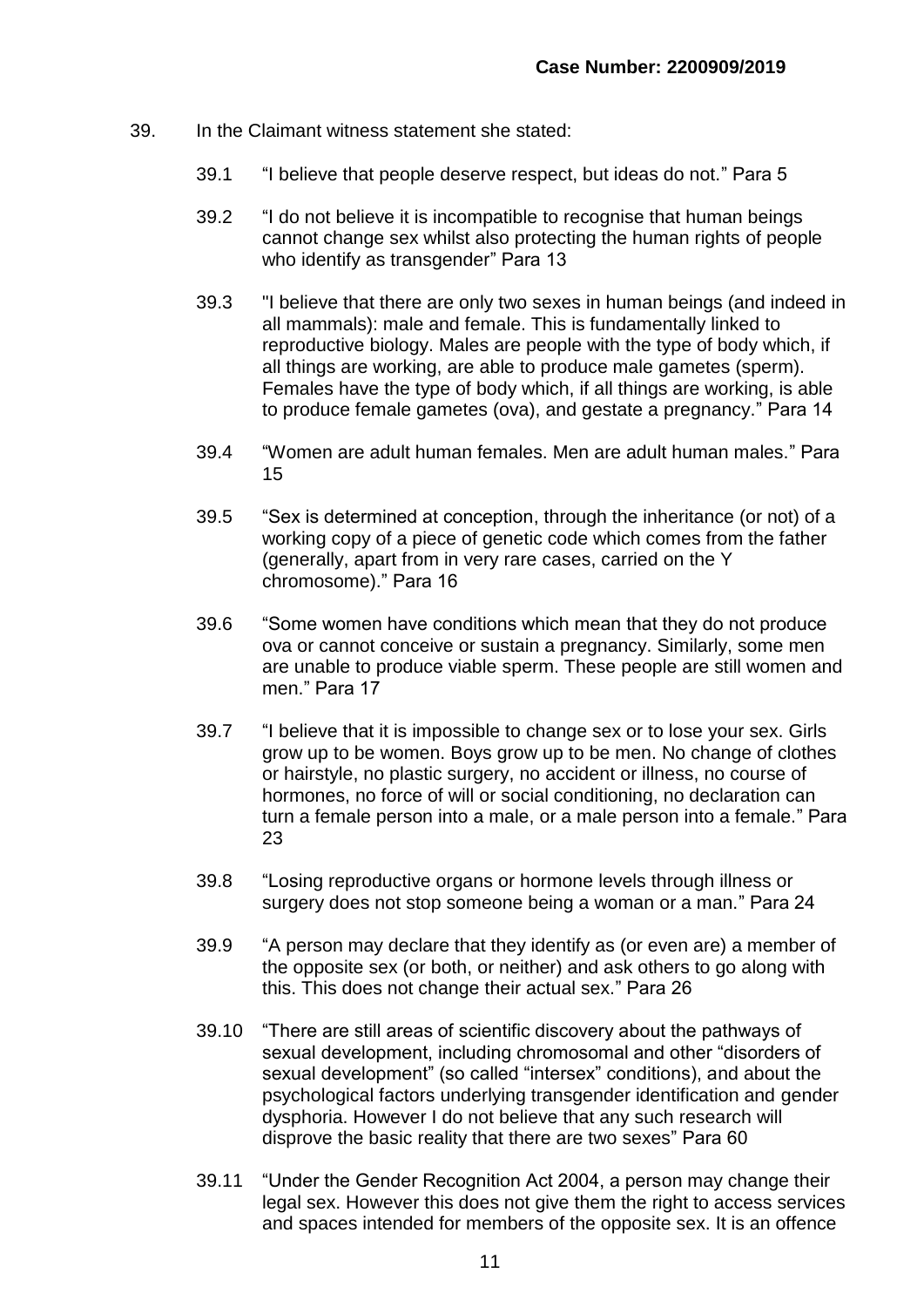for a person who has acquired information in an official capacity about a person's GRC to disclose that information. However this situation where a person's sex is protected information relates to a minority of cases where a person has a GRC, is successfully "passing" in their new identity and is not open about being trans. In many cases people can identify a person's sex on sight, or they may have known the person before transition, or the person may have made it public information that they are trans. There is no general legal compulsion for people not to believe their own eyes or to forget, or pretend to forget, what they already know, or which is already in the public domain." Para 108

- 39.12 "In most social situations we treat people according to the sex they appear to be. And even when it is apparent that someone's sex is different from the gender they seek to portray through their clothing, hairstyle, voice and mannerisms, or the name, title and pronoun they ask to be referred to by, it may be polite or kind to pretend not to notice, or to go along with their wish to be referred to in a particular way. But there is no fundamental right to compel people to be polite or kind in every situation." Para 110
- 39.13 "In particular while it may be disappointing or upsetting to some male people who identify as women to be told that it is not appropriate for them to share female-only services and spaces, avoiding upsetting males is not a reason to compromise women's safety, dignity and ability to control their own boundaries as to who gets to see and touch their bodies."
- 40. I accept that these passages reflect core aspects of the Claimant's belief.
- 41. When questioned during live evidence the Claimant stated that biological males cannot be women. She consider that if a trans woman says she is a woman that is untrue, even if she has a Gender Recognition Certificate. On the totality of the Claimant's evidence it was clear that she considers there are two sexes, male and female, there is no spectrum in sex and there are no circumstances whatsoever in which a person can change from one sex to another, or to being of neither sex. She would generally seek to be polite to trans persons and would usually seek to respect their choice of pronoun but would not feel bound to; mainly if a trans person who was not assigned female at birth was in a "woman's space", but also more generally. If a person has a Gender Recognition Certificate this would not alter the Claimant's position. The Claimant made it clear that her view is that the words man and woman describe a person's sex and are immutable. A person is either one or the other, there is nothing in between and it is impossible to change form one sex to the other.
- 42. The Claimant focussed on inheritance of genetic material rather than chromosomes stating that "Sex is determined at conception, through the inheritance (or not) of a working copy of a piece of genetic code which comes from the father (generally, apart from in very rare cases, carried on the Y chromosome)". She accepted that women do not necessarily have XX chromosome and men may not have XY chromosomes.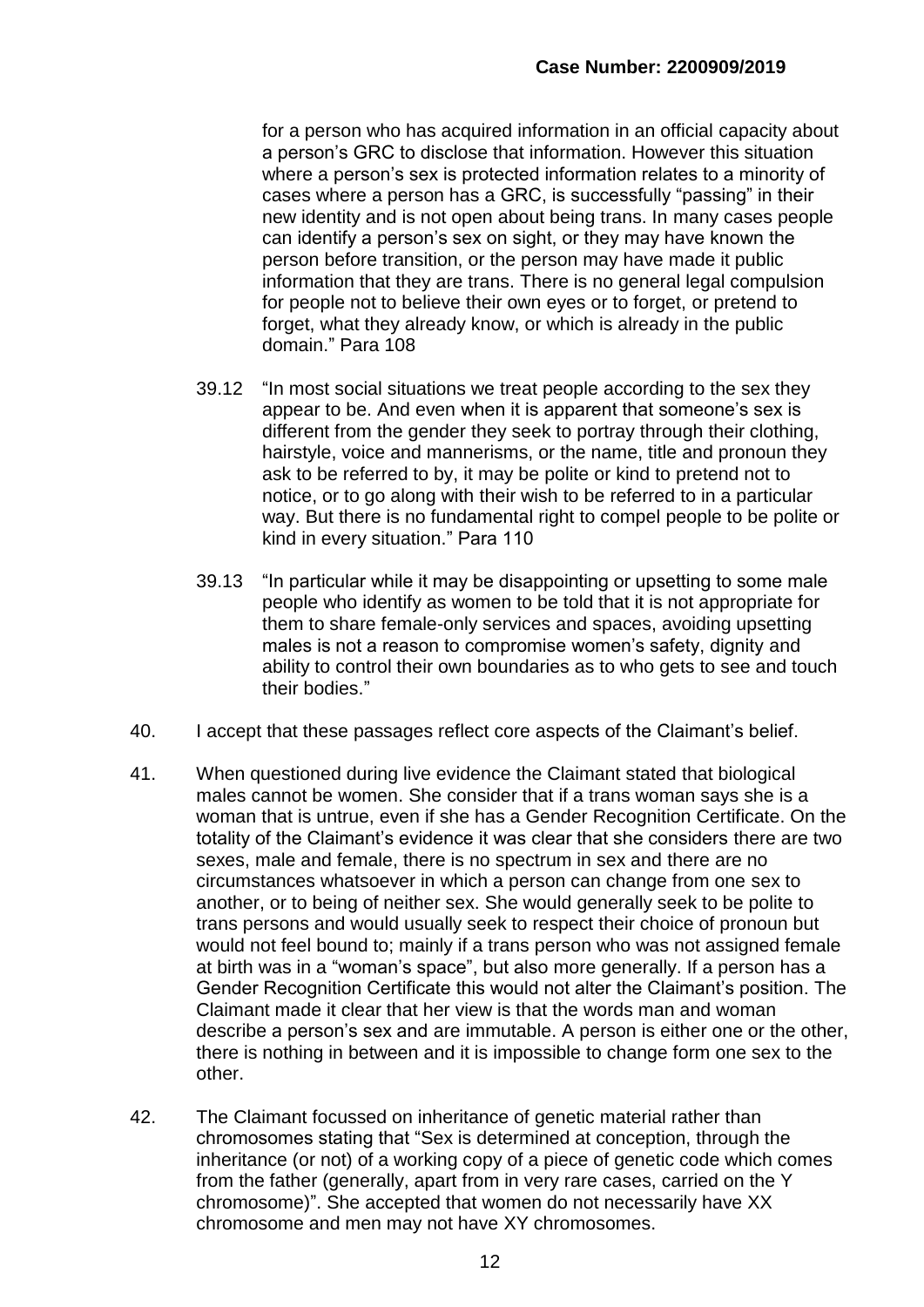43. In the bundle I was provided with the Expert Declaration of Deanna Adkins, M.D. from litigation in north Carolina that the Claimant accepted set out the possible chromosomal variations and differences in hormone production and reception (although she notes that these are rare and does not accept the concept of gender identity):

> "a. Individuals with Complete Androgen Insensitivity have 46-XY chromosomes, which are typically associated with males, but do not have the tissue receptors that respond to testosterone or other androgens. The body, therefore, does not develop external genitalia or secondary sex characteristics typically associated with males but does, generally, have testes. At birth, based on the appearance of the external genitalia, individuals with Complete Androgen Insensitivity are generally assigned female.

> b. Individuals with Klinefelter Syndrome have 47-XXY chromosomes and internal and external genitalia typically associated with males, however, the testicles in individuals diagnosed with Klinefelter Syndrome lose function over time. This may lead to breast development and infertility in addition to a number of other health issues.

> c. Individuals with Turner Syndrome have 45-XO chromosomes, which means they have one less chromosome than everyone else. In utero, these individuals form sex characteristics typically associated with females including all internal structures but the ovaries begin to die soon after birth and the individuals are unable to make oestrogen. Without treatment, individuals with Turner Syndrome do not develop secondary sex characteristics typically associated with women.

d. Individuals with Mosaic Turner Syndrome may have two different sets of chromosomes. They lose a sex chromosome in the early stages of embryonic development. The cells that are descendants of the cell that lost a chromosome will have Turner Syndrome features. The cells that are descendants of the cells that did not lose a sex chromosome will have features of the embryo's initial chromosomal sex. Sometimes this initial sex was XX and sometimes it is XY. When there are cells with XY chromosomes present, the fetus produces testosterone and there is at least some testicular tissue. There may also be ovarian tissue. The external genitalia can then be a mixture of external genitalia typically associated with both males and females.

e. Individuals with congenital adrenal hyperplasia (CAH) are individuals who have XX chromosomes and external genitalia typically associated with women but are born with extra androgens, including testosterone, and from early in gestation, their brains are exposed to high levels of androgen. Despite frequently being assigned female at birth because of external genitalia, many individuals with this condition have a male gender identity.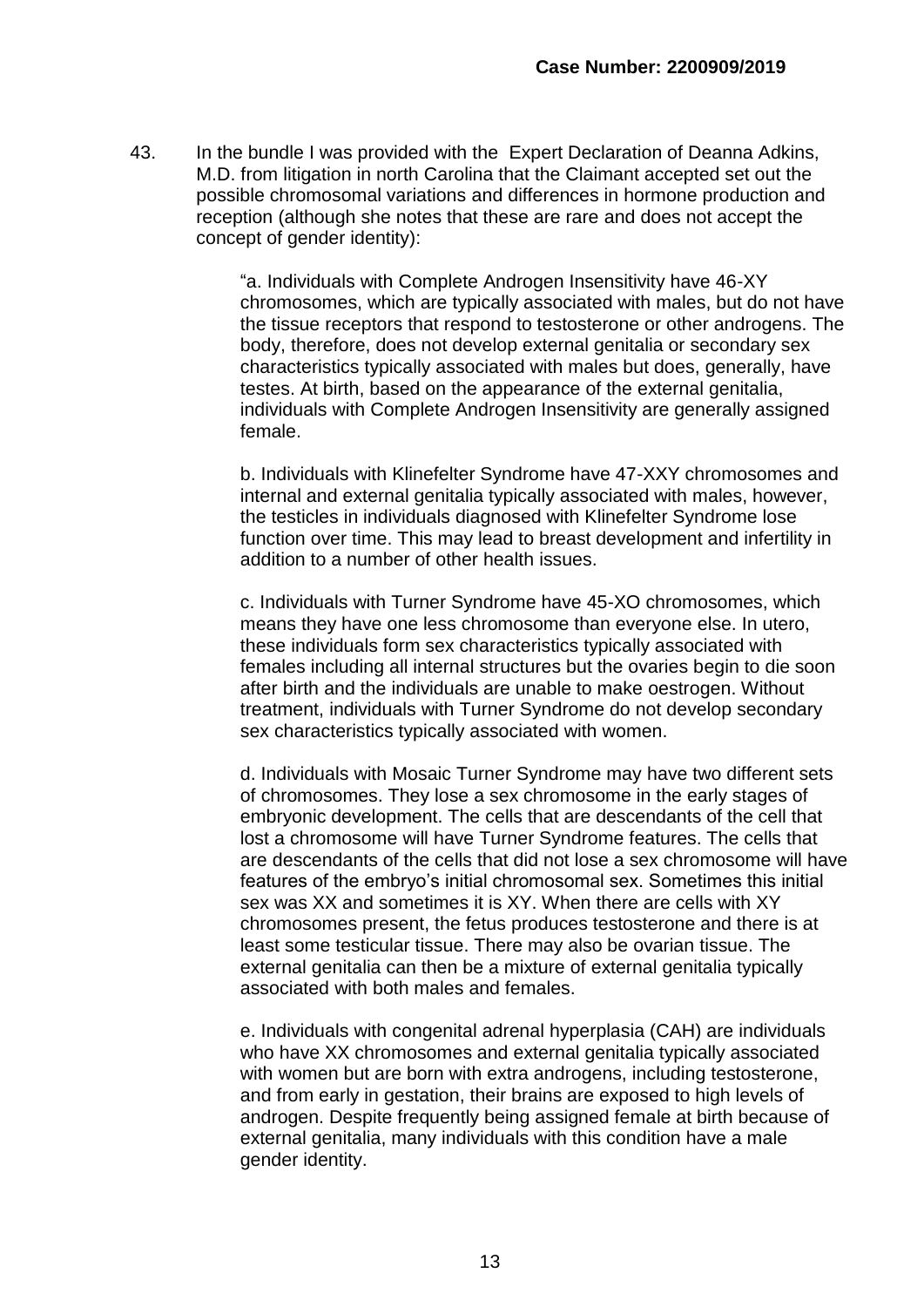f. Individuals with 5-alpha reductase are chromosomally XY but they have an enzyme deficiency that does not allow them to convert testosterone to dihydrotestosterone, the active form of testosterone. At birth, based on external genitalia, they are often assigned female, but their gender identity is almost always male as adults. Their external genitalia also changes at puberty because hormonal changes allow them to make more dihydrotestosterone which is needed for the physical changes that occur causing the development of external genitalia typically associated with males. During early development there is enough testosterone to affect the brain, which often results in a male gender identity."

44. Chromosomes are the structures in which genetic code is held. The DNA molecules in chromosomes are the genetic code and their structure provides the genes that effect sex. However, it is increasingly understood that there are not simply genes for particular characteristics. Much depends on how genes are controlled. I was provided in the bundle with an article from the New York times by Dr. Fausto-Sterling, a professor of biology and gender studies, who noted that:

> "There has been a lot of new scientific research on this topic since the 1950s. But those looking to biology for an easy-to-administer definition of sex and gender can derive little comfort from the most important of these findings. For example, we now know that rather than developing under the direction of a single gene, the foetal embryonic testes or ovaries develop under the direction of opposing gene networks, one of which represses male development while stimulating female differentiation and the other of which does the opposite. What matters, then, is not the presence or absence of a particular gene but the balance of power among gene networks acting together or in a particular sequence. This undermines the possibility of using a simple genetic test to determine "true" sex."

45. Morphology is not simply a question of what genes a person has, but also of which ones are being switched on, to what extent, in what combinations and how they interact.

#### **The Law**

46. Belief is a protected characteristic pursuant to section 4 EqA. It is defined by section 10 EqA:

#### **10 Religion or belief**

(1) Religion means any religion and a reference to religion includes a reference to a lack of religion.

(2) Belief means any religious or philosophical belief and a reference to belief includes a reference to a lack of belief.

(3) In relation to the protected characteristic of religion or belief—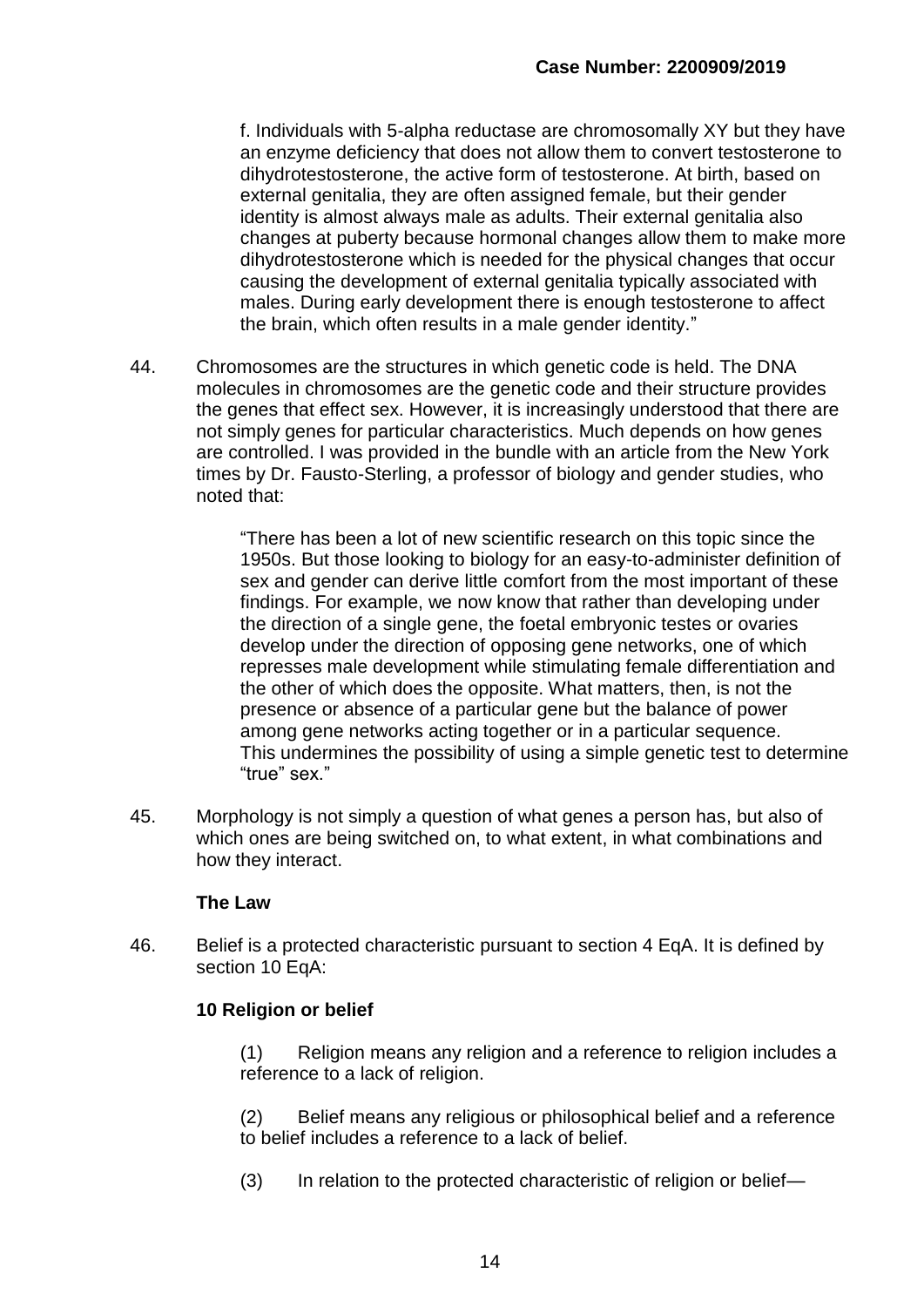(a) a reference to a person who has a particular protected characteristic is a reference to a person of a particular religion or belief;

(b) a reference to persons who share a protected characteristic is a reference to persons who are of the same religion or belief.

47. Belief is to be interpreted in a human rights context. Section 3(1) Human Rights Act 1998 provides:

> So far as it is possible to do so, primary legislation and subordinate legislation must be read and given effect in a way which is compatible with the Convention rights.

48. Article 9 European Convention provides:

#### **Freedom of thought, conscience and religion**

1. Everyone has the right to freedom of thought, conscience and religion; this right includes freedom to change his religion or belief and freedom, either alone or in community with others and in public or private, to manifest his religion or belief, in worship, teaching, practice and observance.

2. Freedom to manifest one's religion or beliefs shall be subject only to such limitations as are prescribed by law and are necessary in a democratic society in the interests of public safety, for the protection of public order, health or morals, or for the protection of the rights and freedoms of others.

49. Article 10 European Convention provides:

#### **Freedom of expression**

1. Everyone has the right to freedom of expression. This right shall include freedom to hold opinions and to receive and impart information and ideas without interference by public authority and regardless of frontiers. This Article shall not prevent States from requiring the licensing of broadcasting, television or cinema enterprises.

2. The exercise of these freedoms, since it carries with it duties and responsibilities, may be subject to such formalities, conditions, restrictions or penalties as are prescribed by law and are necessary in a democratic society, in the interests of national security, territorial integrity or public safety, for the prevention of disorder or crime, for the protection of health or morals, for the protection of the reputation or rights of others, for preventing the disclosure of information received in confidence, or for maintaining the authority and impartiality of the judiciary.

50. To qualify as a "philosophical belief" under section 10 EqA, the belief must satisfy the five criteria in **Grainger plc v Nicholson** [2010] ICR 360, para 24 ("the Granger Criteria"):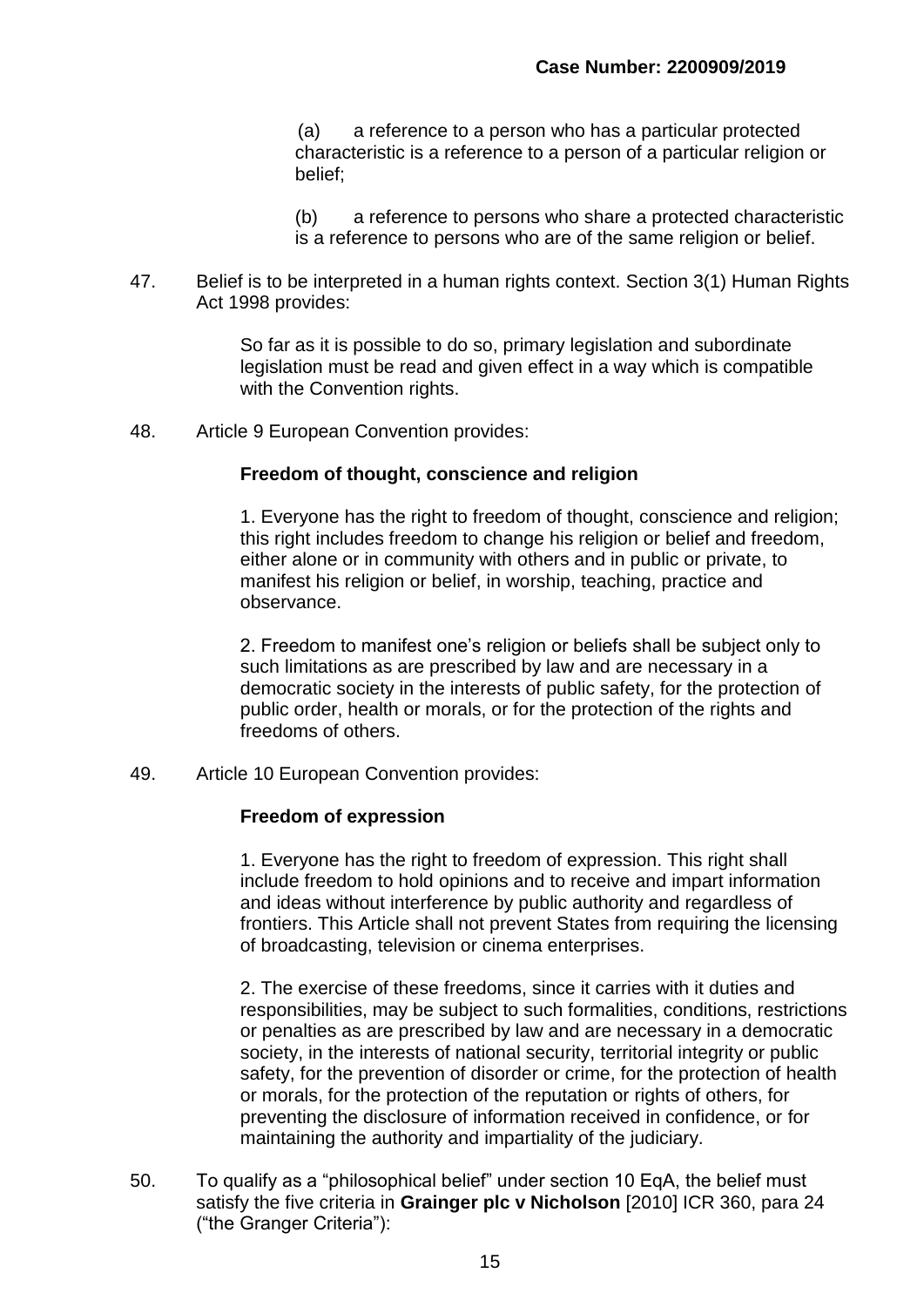(i) the belief must be genuinely held;

(ii) it must be a belief and not an opinion or viewpoint based on the present state of information available;

(iii) it must be a belief as to a weighty and substantial aspect of human life and behaviour

(iv) it must attain a certain level of cogency, seriousness, cohesion and importance; and

(v) it must be worthy of respect in a democratic society, not be incompatible with human dignity and not conflict with the fundamental rights of others.

- 51. These criteria have been adopted in the ECHR Code of Practice at paragraph 2.59. The Tribunal is required to take the code into account where it is relevant but is not bound by it.
- 52. The threshold for establishing the Grainger criteria should not be set "too high": **Harron v Chief Constable of Dorset Police** [2016] IRLR 481, EAT, para 34
- 53. In determining whether the belief is genuinely held the Tribunal is limited to considering whether it is held in good faith: **Williamson v Secretary of State for Education and Employment** [2005] 2 AC 246.
- 54. There is potentially a distinction to be drawn between a belief and "an opinion based on some real or perceived logic or based on information or lack of information available": **McClintock v Department of Constitutional Affairs** [2008] IRLR 29 at paragraph 45.
- 55. In considering whether a belief attains a certain level of cogency, seriousness, cohesion and importance again the threshold should not be set too high. In **R Williamson** Lord Bingham stated:

"The belief must also be coherent in the sense of being intelligible and capable of being understood. But, again, too much should not be demanded in this regard."

56. Both belief and lack of belief are protected characteristics. The parties approached the analysis of lack of belief on the basis that it is necessary to apply the Granger Criteria to the belief that the person does not hold. If that belief is protected the corresponding lack of belief is also protected. Thus on their analysis the Granger Criteria are to be applied to the "gender identity belief" that the Claimant does not hold. If the "gender identity belief" is a philosophical belief, her lack of the belief is necessarily also protected.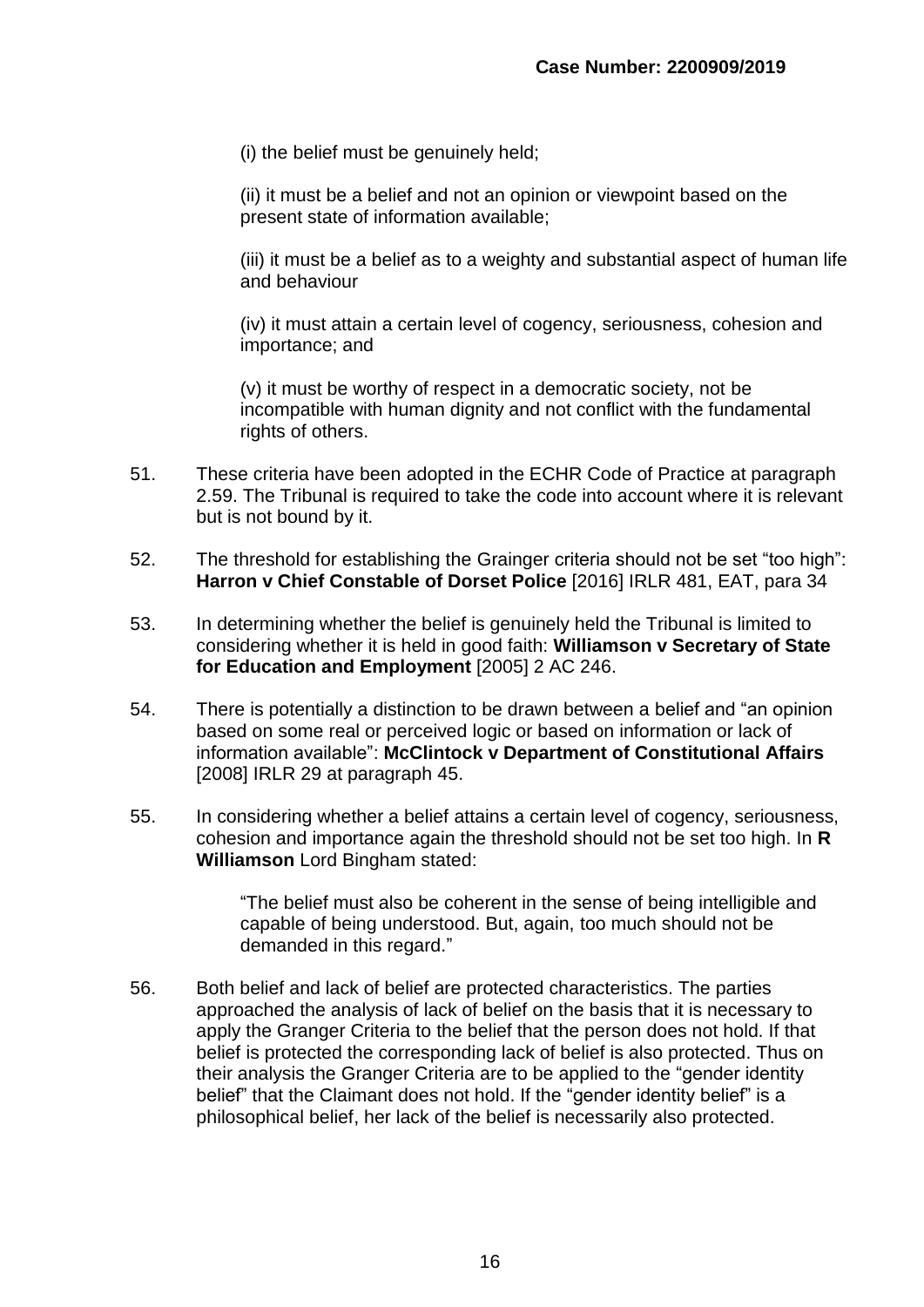57. The code of practice provides some support for this approach:

**2.50** The protected characteristic of religion or belief includes any religion and any s.10(1) & (2) religious or philosophical belief. It also includes a lack of any such religion or belief.

**2.51** For example, Christians are protected against discrimination because of their Christianity and non-Christians are protected against discrimination because they are not Christians, irrespective of any other religion or belief they may have or any lack of one.

- 58. While the position is reasonably clear for religion and lack of religion as they are specifically provided for in section 10(1) EqA, I consider the position is less clear for lack of belief. Section 10(2) provides that "reference to belief includes a reference to a lack of belief". On that basis if one replaces the word "belief" with "lack of belief", sub-section 2 could be considered to protect any "religious or philosophical lack of belief" – i.e. the lack of belief must be religious or philosophical, rather than the protection applying to anyone who does not hold a particular religious or philosophical belief. On that analysis the Granger Criteria are to be applied to the lack of belief. I consider this is a more logical analysis, at least in some cases. A person might well hold a religious or philosophical belief that murder is wrong. It would be surprising if not holding that belief was also protected, so, in effect, believing there is nothing wrong with murder is a protected characteristic. On my suggested analysis such a lack of belief in murder being wrong would not comply with the Granger Criteria and so would not be protected. Similarly, atheism would be protected because it is a philosophical lack of belief that corresponds with the Granger Criteria rather than merely because atheist are not adherents of the large number of protected religions.
- 59. Section 7 EqA provides:

#### **7 Gender reassignment**

(1) A person has the protected characteristic of gender reassignment if the person is proposing to undergo, is undergoing or has undergone a process (or part of a process) for the purpose of reassigning the person's sex by changing physiological or other attributes of sex.

(2) A reference to a transsexual person is a reference to a person who has the protected characteristic of gender reassignment.

(3) In relation to the protected characteristic of gender reassignment—

(a) a reference to a person who has a particular protected characteristic is a reference to a transsexual person;

(b) a reference to persons who share a protected characteristic is a reference to transsexual persons.

60. The specific protection provide by the section to trans persons is limited and uses rather outmoded terminology.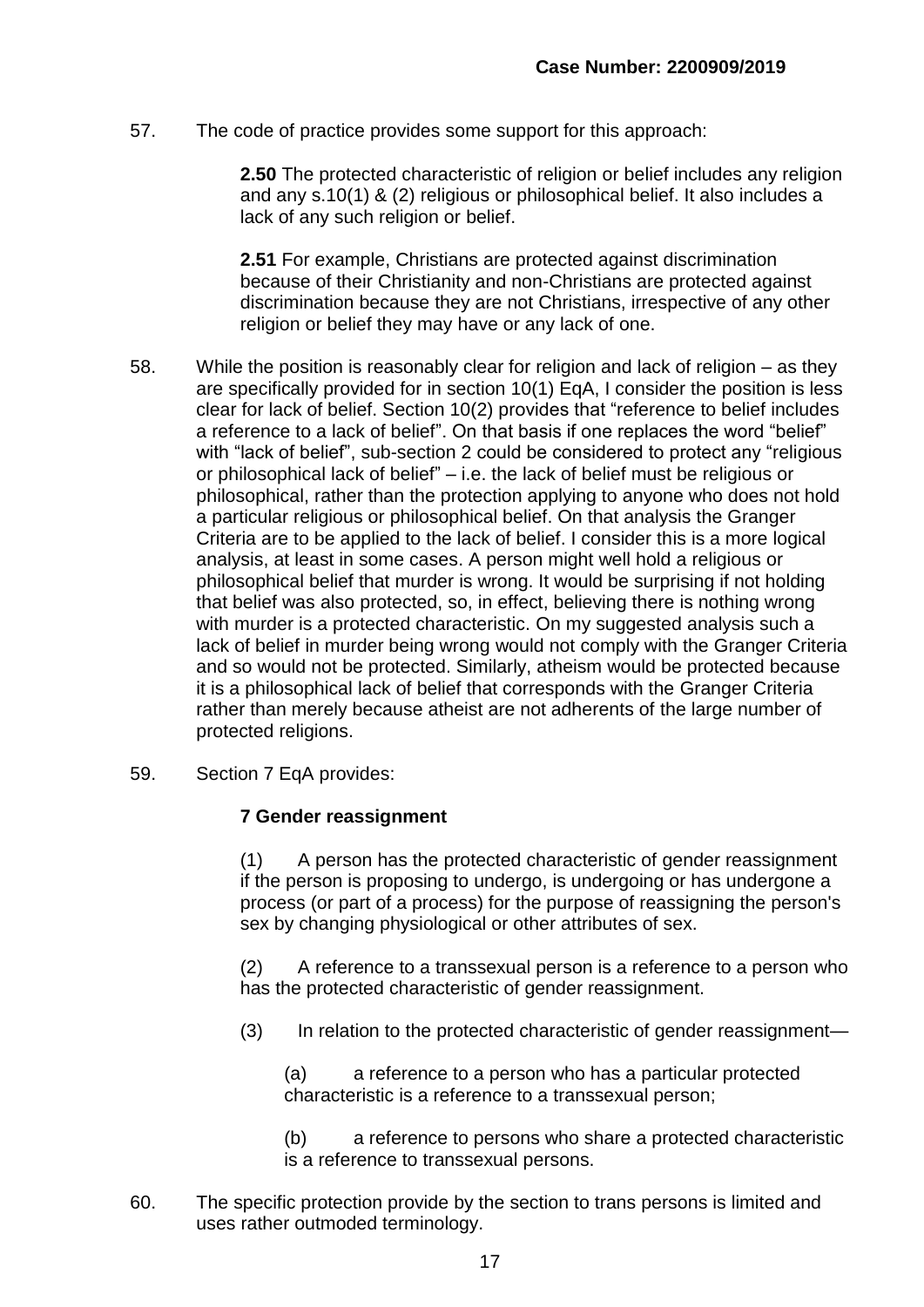- 61. There is an exception in respect of service provision set out in paragraph 28 of schedule 3 EqA that might, if it is a proportionate means of achieving a legitimate aim, allow provision to be made for services (such a hostels for survivors or rape) to be made available only to women assigned female at birth.
- 62. There is also a substantial human rights aspect to the protection that has been provided, and is being considered, for trans persons.
- 63. Article 8 European Convention provides:

#### **Right to respect for private and family life**

1. Everyone has the right to respect for his private and family life, his home and his correspondence.

2. There shall be no interference by a public authority with the exercise of this right except such as is in accordance with the law and is necessary in a democratic society in the interests of national security, public safety or the economic well-being of the country, for the prevention of disorder or crime, for the protection of health or morals, or for the protection of the rights and freedoms of others.

64. Article 12 European Convention provides:

#### **Right to marry**

Men and women of marriageable age have the right to marry and to found a family, according to the national laws governing the exercise of this right.

- 65. UK law historically, and currently, only recognises two sexes; female and male. The sex of a person is assigned at birth and entered onto a birth certificate. Until 2004 there was no mechanism for changing the sex of a person on a birth certificate.
- 66. The ECJ held in **P v S and Cornwall CC** [1996] 795 that discrimination on the grounds of gender reassignment constituted sex discrimination. The Court held:

"17. The principle of equal treatment 'for men and women' to which the Directive refers in its title, preamble and provisions means, as Articles 2(1) and 3(1) in particular indicate, that there should be 'no discrimination whatsoever on grounds of sex'.

18. Thus, the Directive is simply the expression, in the relevant field, of the principle of equality, which is one of the fundamental principles of Community law.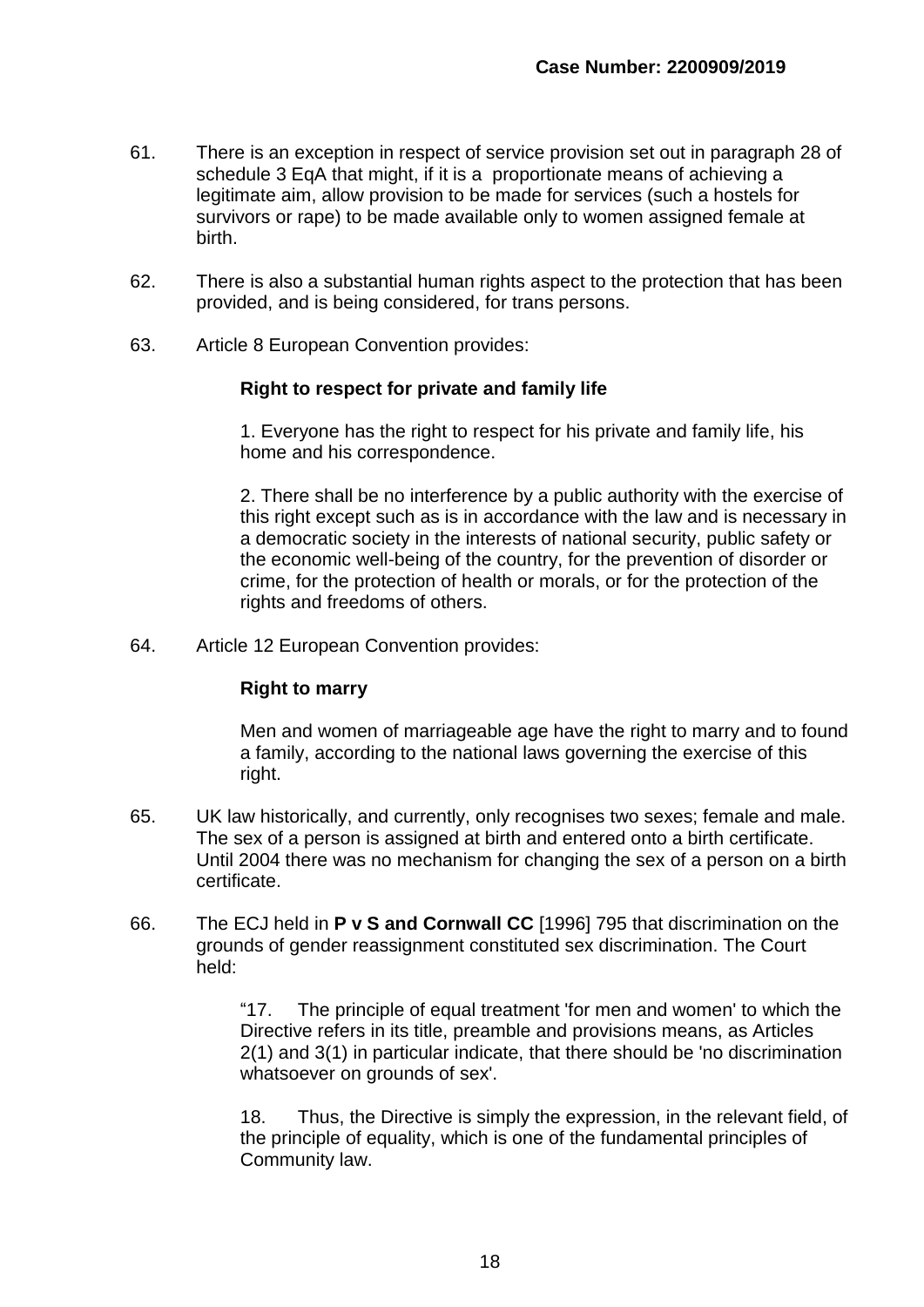19. Moreover, as the Court has repeatedly held, the right not to be discriminated against on grounds of sex is one of the fundamental human rights whose observance the Court has a duty to ensure …

20. Accordingly, the scope of the Directive cannot be confined simply to discrimination based on the fact that a person is of one or other sex. In view of its purpose and the nature of the rights which it seeks to safeguard, the scope of the Directive is also such as to apply to discrimination arising, as in this case, from the gender reassignment of the person concerned.

21. Such discrimination is based, essentially if not exclusively, on the sex of the person concerned. Where a person is dismissed on the ground that he or she intends to undergo, or has undergone, gender reassignment, he or she is treated unfavourably by comparison with persons of the sex to which he or she was deemed to belong before undergoing gender reassignment.

22. To tolerate such discrimination would be tantamount, as regards such a person, to a failure to respect the dignity and freedom to which he or she is entitled, and which the Court has a duty to safeguard."

- 67. The decision emphasised the importance on the dignity of the person who had transitioned, or was transitioning.
- 68. In **Goodwin v United Kingdom** [2002] IRLR 664, the European Court of Human Rights held that the UK was in breach of its obligations under articles 8 and 12 because of the lack of legal recognition for a "post-operative transsexual". The Court held:

"15. The applicant claims that between 1990 and 1992 she was sexually harassed by colleagues at work. She attempted to pursue a case of sexual harassment in the industrial tribunal but claimed that she was unsuccessful because she was considered in law to be a man. She did not challenge this decision by appealing to the Employment Appeal Tribunal. The applicant was subsequently dismissed from her employment for reasons connected with her health, but alleges that the real reason was that she was a transsexual.

16. In 1996, the applicant started work with a new employer and was required to provide her National Insurance ('NI') number. She was concerned that the new employer would be in a position to trace her details as once in the possession of the number it would have been possible to find out about her previous employers and obtain information from them. Although she requested the allocation of a new NI number from the Department of Social Security ('DSS'), this was rejected and she eventually gave the new employer her NI number. The applicant claims that the new employer has now traced back her identity as she began experiencing problems at work. Colleagues stopped speaking to her and she was told that everyone was talking about her behind her back.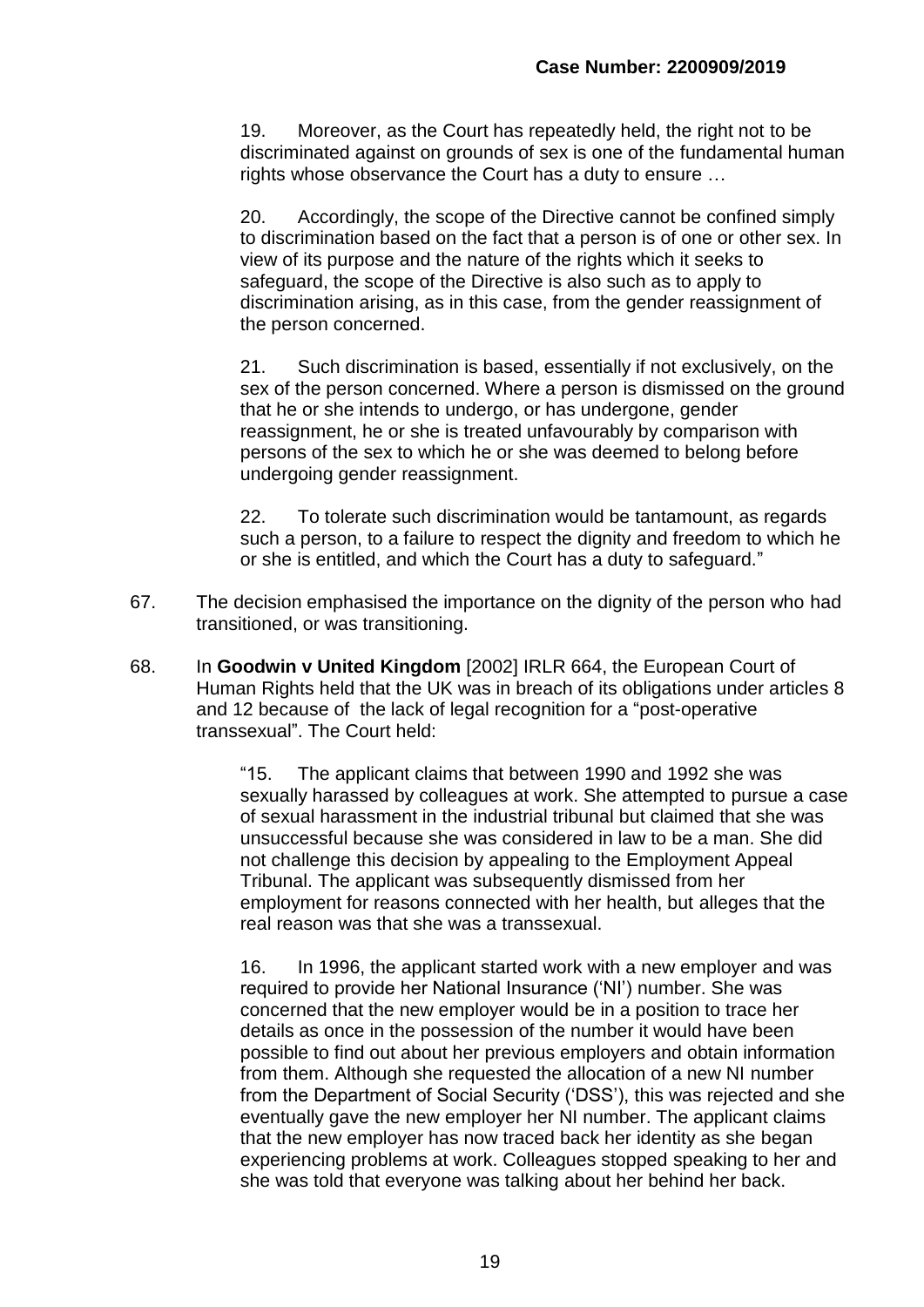76. The Court observes that the applicant, registered at birth as male, has undergone gender reassignment surgery and lives in society as a female. Nonetheless, the applicant remains, for legal purposes, a male. This has had, and continues to have, effects on the applicant's life where sex is of legal relevance and distinctions are made between men and women, as, inter alia, in the area of pensions and retirement age. For example, the applicant must continue to pay national insurance contributions until the age of 65 due to her legal status as male. However as she is employed in her gender identity as a female, she has had to obtain an exemption certificate which allows the payments from her employer to stop while she continues to make such payments herself. Though the Government submitted that this made due allowance for the difficulties of her position, the Court would note that she nonetheless has to make use of a special procedure that might in itself call attention to her status.

77. It must also be recognised that serious interference with private life can arise where the state of domestic law conflicts with an important aspect of personal identity (see, mutatis mutandis, Dudgeon v the United Kingdom Judgement of 22 October 1981, Series A no.45, paragraph 41). The stress and alienation arising from a discordance between the position in society assumed by a post-operative transsexual and the status imposed by law which refuses to recognise the change of gender cannot, in the Court's view, be regarded as a minor inconvenience arising from a formality. A conflict between social reality and law arises which places the transsexual in an anomalous position, in which he or she may experience feelings of vulnerability, humiliation and anxiety.

82. While it also remains the case that a transsexual cannot acquire all the biological characteristics of the assigned sex (Sheffield and Horsham, cited above, p.2028, paragraph 56), the Court notes that with increasingly sophisticated surgery and types of hormonal treatments, the principal unchanging biological aspect of gender identity is the chromosomal element. It is known however that chromosomal anomalies may arise naturally (for example, in cases of intersex conditions where the biological criteria at birth are not congruent) and in those cases, some persons have to be assigned to one sex or the other as seems most appropriate in the circumstances of the individual case. It is not apparent to the Court that the chromosomal element, amongst all the others, must inevitably take on decisive significance for the purposes of legal attribution of gender identity for transsexuals (see the dissenting opinion of Thorpe LJ in Bellinger v Bellinger cited in paragraph 52 above; and the Judgement of Chisholm J in the Australian case, Re Kevin, cited in paragraph 55 above).

83. The Court is not persuaded therefore that the state of medical science or scientific knowledge provides any determining argument as regards the legal recognition of transsexuals.

85. … In the 21st century the right of transsexuals to personal development and to physical and moral security in the full sense enjoyed by others in society cannot be regarded as a matter of controversy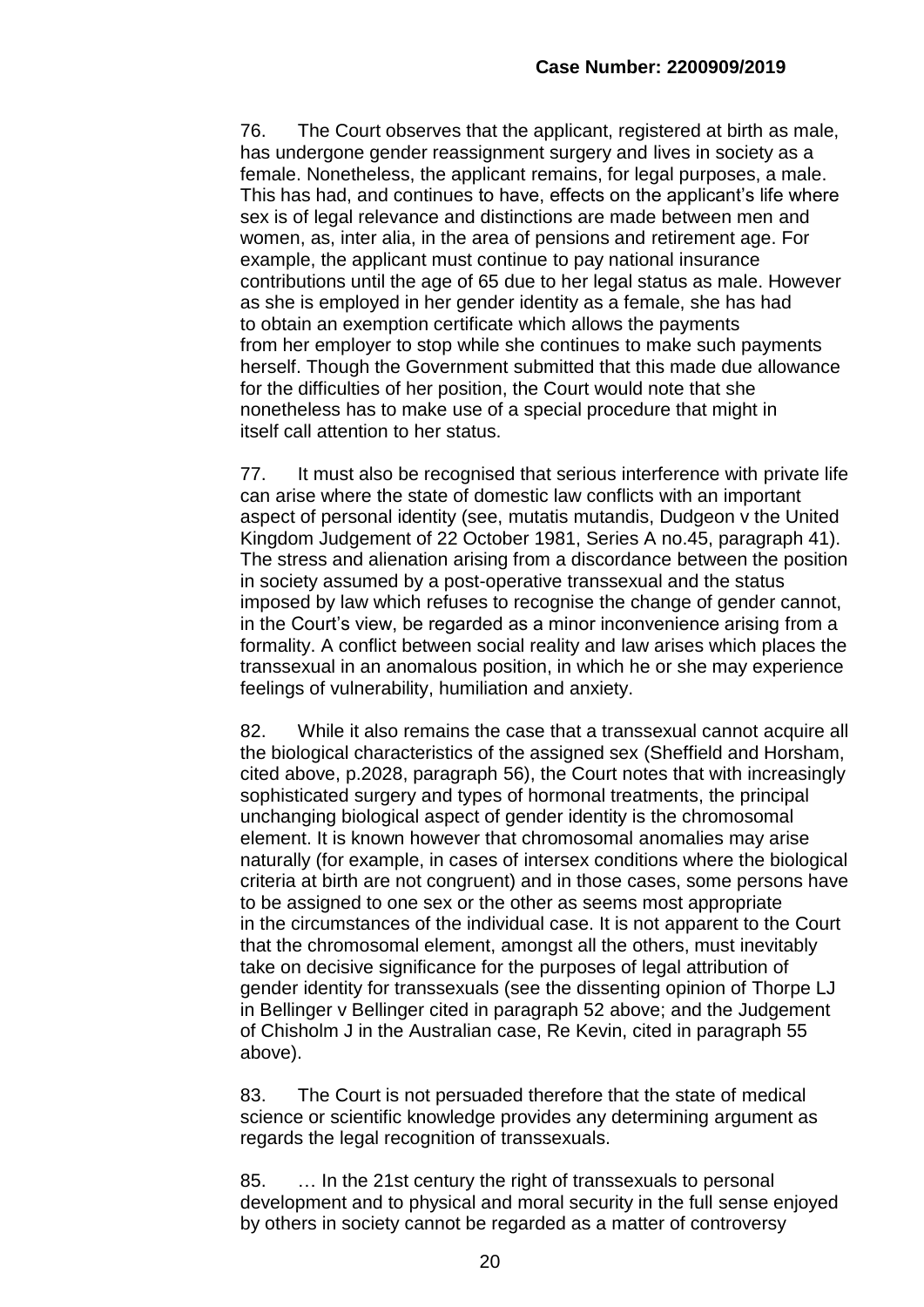requiring the lapse of time to cast clearer light on the issues involved. In short, the unsatisfactory situation in which post-operative transsexuals live in an intermediate zone as not quite one gender or the other is no longer sustainable."

- 69. The court considered the importance of a person being able to live in the gender to which they had transitioned and not being forced to identify the gender they were assigned at birth. The Court also rejected a purely biological approach to gender based only on chromosomal analysis.
- 70. In response the UK government enacted the Gender Recognition Act 2004. This provides a mechanism for people to obtain a Gender Recognition Certificate (GRC). Section 9 Gender Recognition Act provides:

(1) Where a full gender recognition certificate is issued to a person, the person's gender becomes for all purposes the acquired gender (so that, if the acquired gender is the male gender, the person's sex becomes that of a man and, if it is the female gender, the person's sex becomes that of a woman).

(2) Subsection (1) does not affect things done, or events occurring, before the certificate is issued; but it does operate for the interpretation of enactments passed, and instruments and other documents made, before the certificate is issued (as well as those passed or made afterwards).

(3) Subsection (1) is subject to provision made by this Act or any other enactment or any subordinate legislation.

71. In considering competing human rights arguments it is to be noted that Article 17 European Convention provides:

> "Nothing in this Convention may be interpreted as implying for any State, group or person any right to engage in any activity or perform any act aimed at the destruction of any of the rights and freedoms set forth herein or at their limitation to a greater extent than is provided for in the Convention."

- 72. in **Lee v Ashers Baking Company Ltd** [2018] IRLR 1116, the Supreme Court held that the defendants should not have been compelled to express a message with which they profoundly disagreed, unless justification was shown for compelling them to do so.
- 73. Harassment is defend in the EqA as follows:

"(1) A person (A) harasses another (BJ if-

(a) A engages in unwanted conduct related to a relevant protected characteristic, and

- (b) the conduct has the purpose or effect of-
	- (i) violating B's dignity, or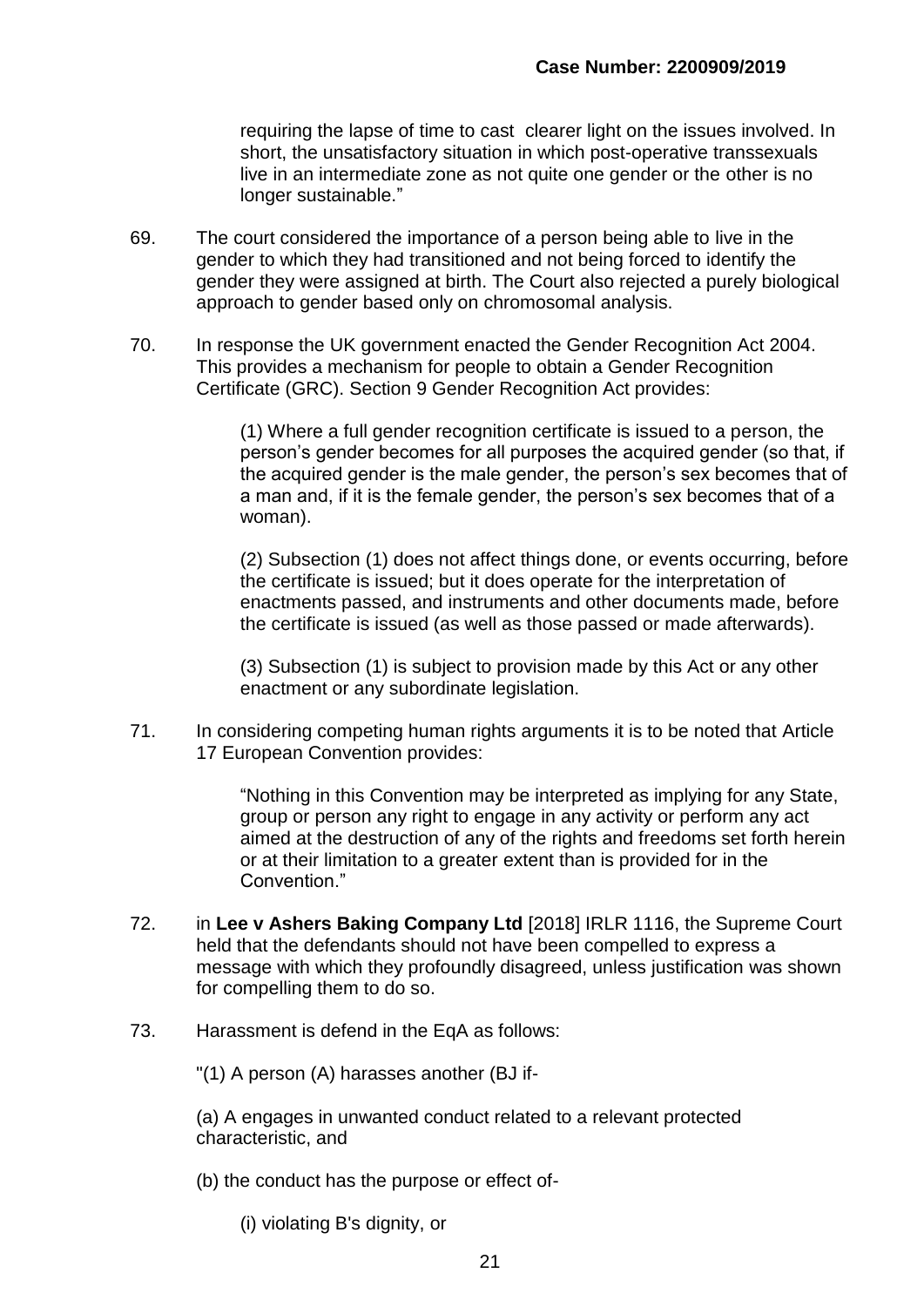(ii) creating an intimidating, hostile, degrading, humiliating or offensive environment for B.

(4) In deciding whether conduct has the effect referred to in subsection (1)(b), each of the following must be taken into account-

- (a) the perception of B;?
- (b) the other circumstances of the case;
- (c) whether it is reasonable for the conduct to have that effect.

(5) The relevant protected characteristics are- age; disability; gender reassignment; race; religion or belief; sex; sexual orientation."

#### **Analysis**

- 74. At the outset of the hearing I expressed my concern about whether this matter was best dealt with at a preliminary issue. There is potentially significant overlap between the belief a person holds, the manifestations of that belief and things that are said to be justified by the belief.
- 75. Much of the debate that I was shown has played out on Twitter, giving little space for subtle development of ideas. Some of the debate is in vitriolic terms. It is important to note that if a person is guilty unlawful harassment of others that conduct is likely to be the reason for any action taken against them, rather than the holding of a philosophical belief. Having protected characteristics, including philosophical beliefs, does not prevent people from having to take care not to harass others. That being said, full regard must also be given to the qualified convention right of freedom of expression.
- 76. It can be difficult to tease out what constitutes a belief and what are expressions of that belief. For example, in considering some of the Claimant's tweets it is necessary to consider whether they evidence the nature of her belief or are statements she made that are based on that belief, or even may not actually reflect what she believes, having been made in the heat of the moment. For example, I was taken to certain tweets by the Claimant, particularly retweets, which it strongly arguable included stereotypical assumptions about trans people (see paragraph 34 above). On the totality of the evidence I do not consider that those specific tweets represent the core of the Claimant's belief.
- 77. The core of the Claimant's belief is that sex is biologically immutable. There are only two sexes, male and female. She considers this is a material reality. Men are adult males. Women are adult females. There is no possibility of any sex in between male and female; or that is a person is neither male nor female. It is impossible to change sex. Males are people with the type of body which, if all things are working, are able to produce male gametes (sperm). Females have the type of body which, if all things are working, is able to produce female gametes (ova), and gestate a pregnancy. It is sex that is fundamentally important, rather than "gender", "gender identity" or "gender expression". She will not accept in any circumstances that a trans woman is in reality a woman or that a trans man is a man. That is the belief that the Claimant holds.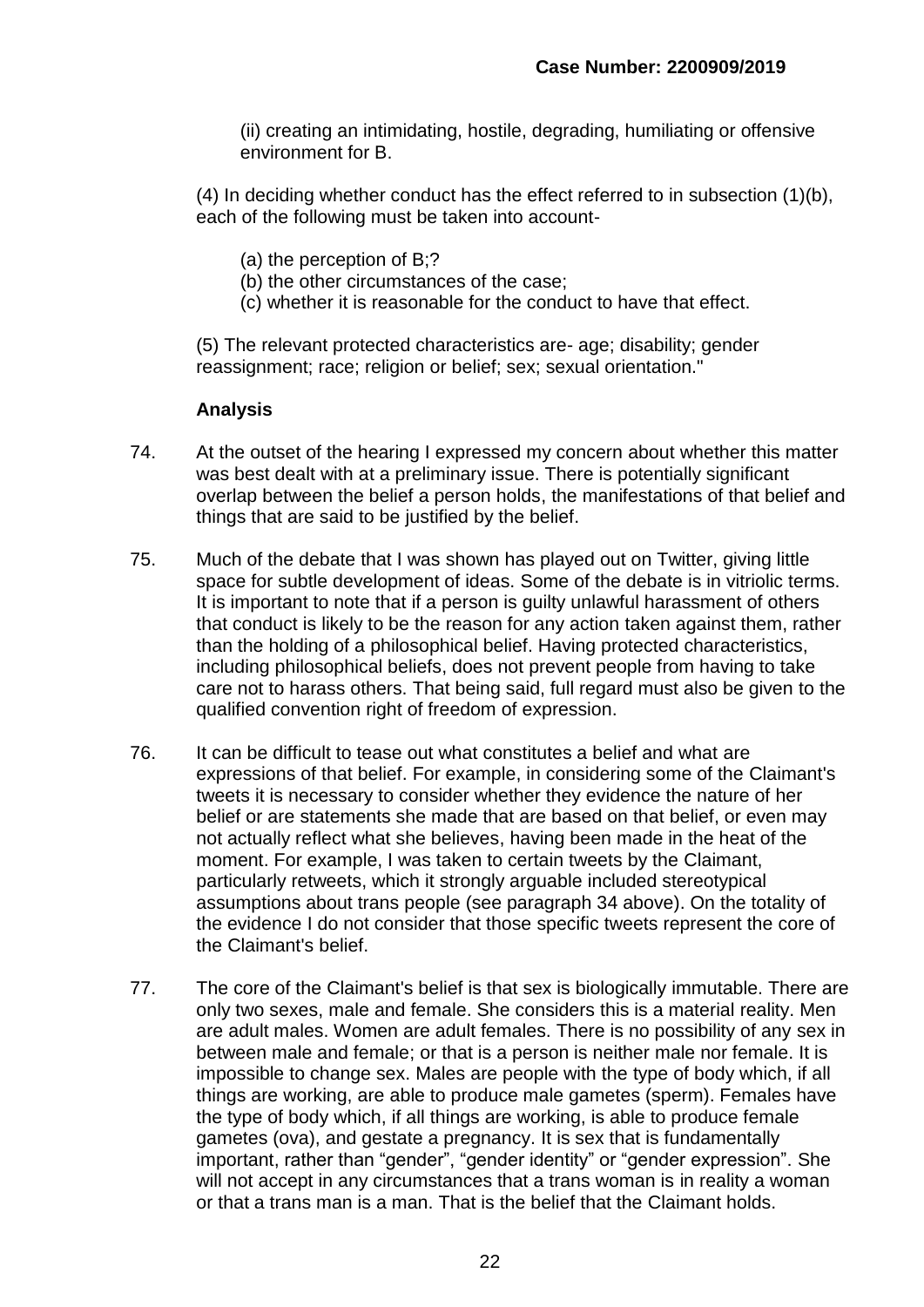- 78. The Claimant contends that the belief is "important" because it is necessary to support her sense of self, her feminism and political activism, belief in the importance of single sex services, support for single sex education, use of women only changing rooms and showers, old-age care, family planning and maternity services, upbringing of children, women only services for the vulnerable and her political online activism. In her evidence, she focused particularly her contention that it is important that there can be some spaces where particularly vulnerable women and girls, who have been subject to sexual assault by men, are only open to women assigned female at birth. I consider that on a proper analysis these are reasons why she considers that her belief in the immutability of sex is important, rather than the belief itself.
- 79. Many of concerns that the Claimant has, such as ensuring protection of vulnerable women, do not, in fact, rest on holding a belief that biological sex is immutable. It is quite possible to accept that transwomen are women but still argue that there are certain circumstances in which it would be justified to exclude certain trans women from spaces that are generally only open to women assigned female at birth because of trauma suffered by users of the space who have been subject to sexual assault. This may be lawful under EqA where it is a proportionate means of achieving a legitimate aim.
- 80. There might be circumstances in which a trans woman is recognised as an woman, but is not permitted to compete in sport on an entirely equal basis with women assigned female at birth, if that would create an unfair advantage.
- 81. Many of the illustrations the Claimant relies on do not, in fact, rely on the belief that men can never become women; but on the analysis that there may be limited circumstances in which it is relevant that a person is a trans woman or trans man, such as when ensuring appropriate medical care is provided, which takes proper account of trans status.
- 82. I accept that the Claimant genuinely holds the view that sex is biological and immutable. For her it is more that an opinion or viewpoint based on the present state of information available. Even though she has come to this belief recently she is fixed in it, and appears to be becoming more so. She is not prepared to consider the possibility that her belief may not be correct. I accept that the belief Claimant goes to substantial aspects of human life and behaviour.
- 83. I next considered whether the Claimant's core belief that sex is immutable lacks a level of cogency and cohesion. It is avowedly not religious or metaphysical, but is said to be scientific. Her belief is that a man is a person who, if everything is working, can produce sperm and a woman a person who, if everything is working, can produce eggs. This does not sit easily with her view that even if everything is not, in her words, "working", and may never have done so, the person can still only be male or female. The Claimant largely ignores intersex conditions and the fact that biological opinion is increasingly moving away from a absolutist approach to there being genes the presence or absence of which determine specific attributes, to understanding that it is necessary to analyse which genes are present, which are switched on, the extent to which they are switched on and the way in which they interact with other genes. However, I bear in mind that "coherence" mainly requires that the belief can be understood and that "not too much should be not expected". A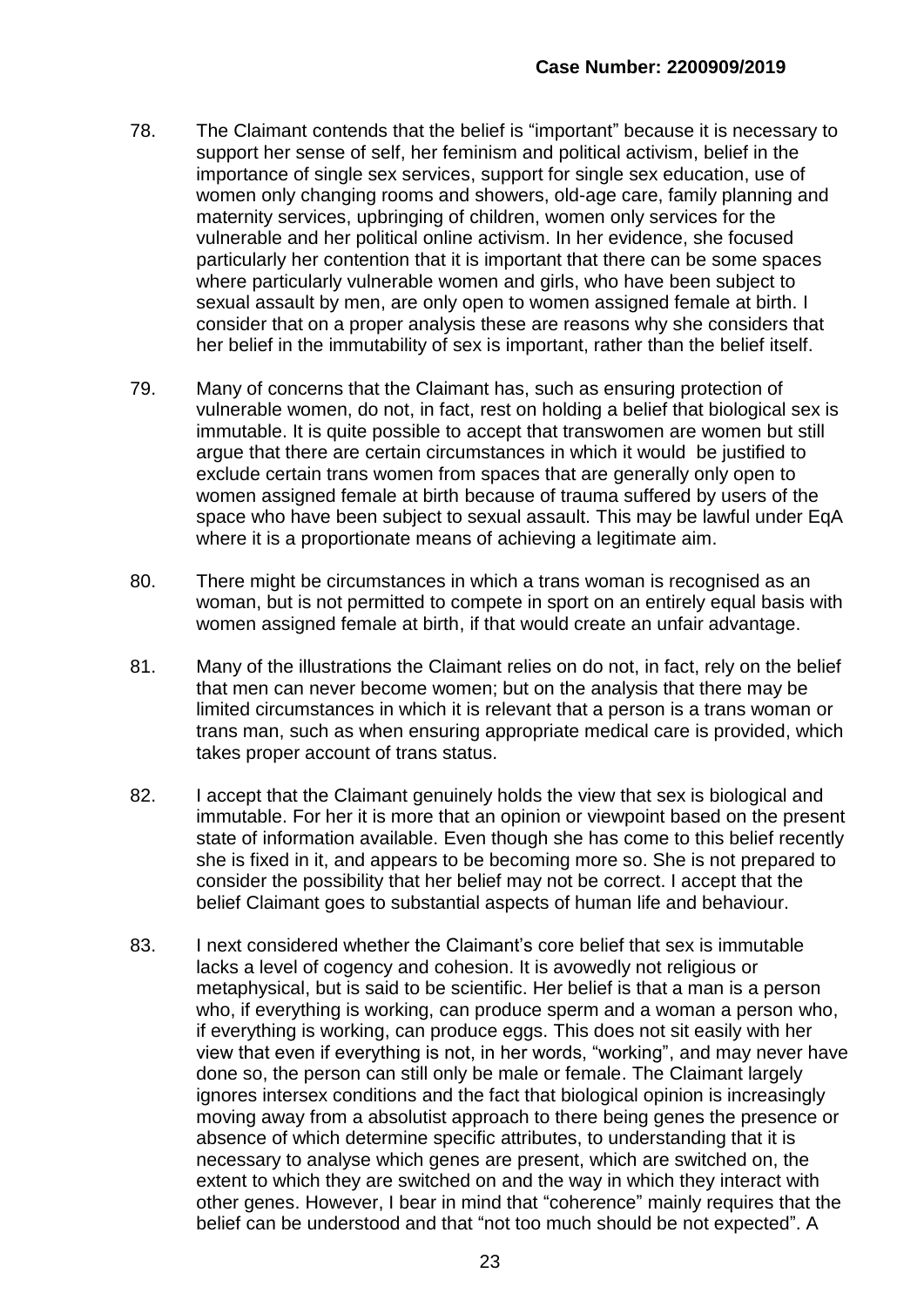"scientific" belief may not be based on very good science without it being so irrational that it unable to meet the relatively modest threshold of coherence. On balance, I do not consider that the Claimant's belief fails the test of being "attain a certain level of cogency, seriousness, cohesion and importance"; even though there is significant scientific evidence that it is wrong. I also cannot ignore that the Claimant's approach (save in respect of refusing to accept that a Gender Recognition Certificate changes a person's sex for all purposes) is largely that currently adopted by the law, which still treats sex as binary as defined on a birth certificate.

- 84. However, I consider that the Claimant's view, in its absolutist nature, is incompatible with human dignity and fundamental rights of others. She goes so far as to deny the right of a person with a Gender Recognition Certificate to be the sex to which they have transitioned. I do not accept the Claimant's contention that the Gender Recognition Act produces a mere legal fiction. It provides a right, based on the assessment of the various interrelated convention rights, for a person to transition, in certain circumstances, and thereafter to be treated for all purposes as the being of the sex to which they have transitioned. In Goodwin a fundamental aspect of the reasoning of the ECHR was that a person who has transitioned should not be forced to identify their gender assigned at birth. Such a person should be entitled to live as a person of the sex to which they have transitioned. That was recognised in the Gender Recognition Act which states that the change of sex applies for "all purposes". Therefore, if a person has transitioned from male to female and has a Gender Recognition Certificate that person is legally a woman. That is not something that the Claimant is entitled to ignore.
- 85. Many trans people are happy to discuss their trans status. Others are not and/or consider it of vital importance not to be misgendered. The Equal Treatment Bench Book notes the TUC survey that refers to people having their transgender status disclosed against their will. The Claimant does not accept that she should avoid the enormous pain that can be caused by misgendering a persons, even if that person has a Gender Recognition Certificate. In her statement she say of people with Gender Recognition Certificates "In many cases people can identify a person's sex on sight, or they may have known the person before transition.... There is no general legal compulsion for people not to believe their own eyes or to forget, or pretend to forget, what they already know, or which is already in the public domain." The Claimant's position is that even if a trans woman has a Gender Recognition Certificate, she cannot honestly describe herself as a woman. That belief is not worthy of respect in a democratic society. It is incompatible with the human rights of others that have been identified and defined by the ECHR and put into effect through the Gender Recognition Act.
- 86. There is nothing to stop the Claimant campaigning against the proposed revision to the Gender Recognition Act to be based more on self-identification. She is entitled to put forward her opinion that these should be some spaces that are limited to women assigned female at birth where it is a proportionate means of achieving a legitimate aim. However, that does not mean that her absolutist view that sex is immutable is a protected belief for the purposes of the EqA. The Claimant can legitimately put forward her arguments about the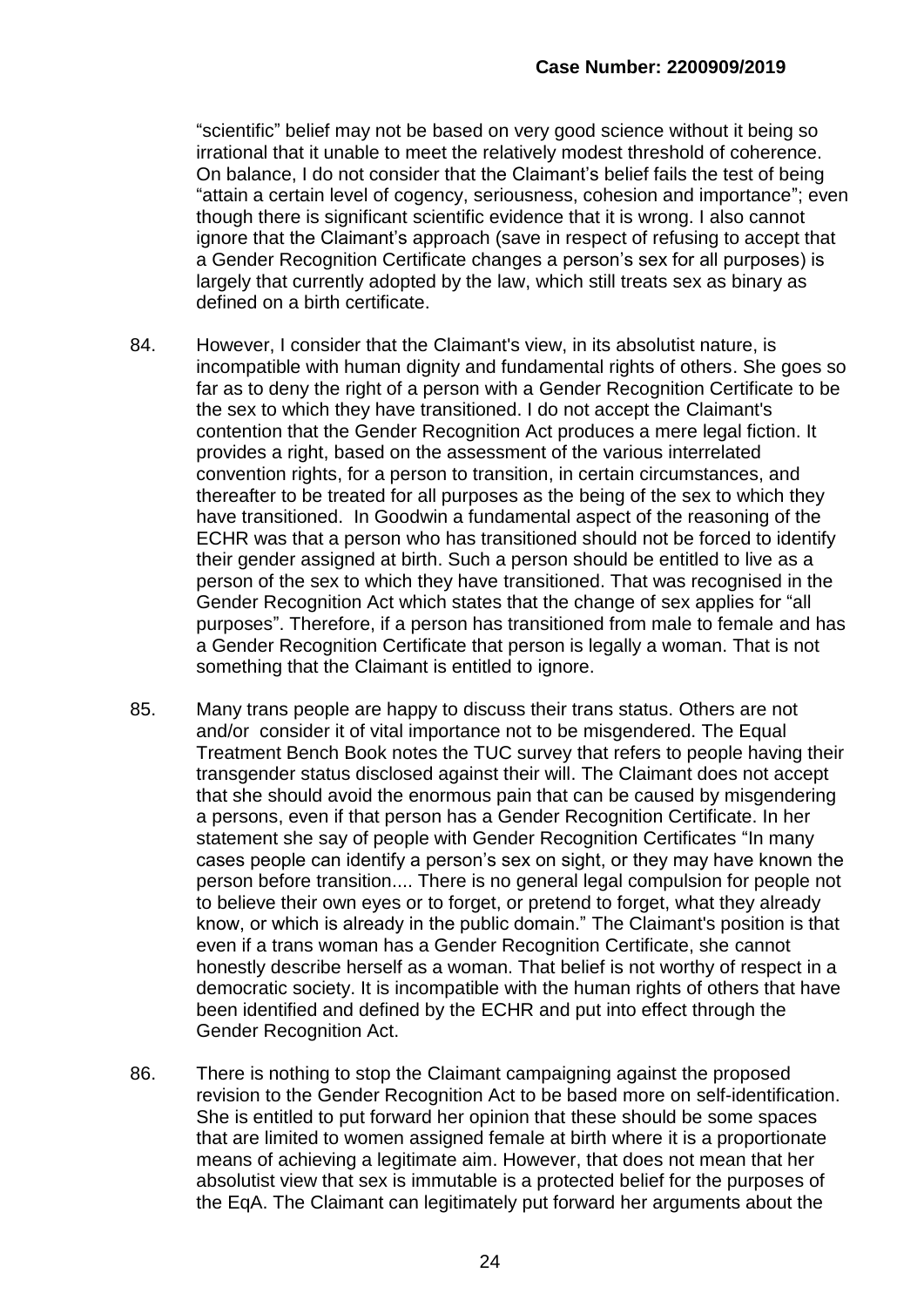importance of some safe spaces that are only be available to women identified female at birth, without insisting on calling trans women men.

- 87. Human Rights law is developing. People are becoming more understanding of trans rights. It is obvious how important being accorded their preferred pronouns and being able to describe their gender is to many trans people. Calling a trans woman a man is likely to be profoundly distressing. It may be unlawful harassment. Even paying due regard to the qualified right to freedom of expression, people cannot expect to be protected if their core belief involves violating others dignity and/or creating an intimidating, hostile, degrading, humiliating or offensive environment for them.
- 88. As set out above, I draw a distinction between belief and separate action based on the belief that may constitute harassment. However, if part of the belief necessarily will result in the violation of the dignity of others, that is a component of the belief, rather than something separate, and will be relevant to determining whether the belief is a protected philosophical belief. While the Claimant will as a matter of courtesy use preferred pronouns she will not as part of her belief ever accept that a trans woman is a woman or a trans man a man, however hurtful it is to others. In her response to the complaint made by her co-workers the Claimant sated "I have been told that it is offensive to say "transwomen are men" or that women means "adult human female". However since these statement are true I will continue to say them".
- 89. When in an, admittedly very bitter, dispute with Gregor Murray, who alleged that they had been misgendered by the Claimant, rather than seeking to accommodate Gregor Murrays legitimate wishes she stated: "I had simply forgotten that this man demands to be referred to by the plural pronouns "they" and "them", "Murray also calls it "transphobic" that I recognise a man when I see one. I disagree", "In reality Murray is a man. It is Murray's right to believe that Murray is not a man, but Murray cannot compel others to believe this." and that "I reserve the right to use the pronouns "he" and "him" to refer to male people. While I may choose to use alternative pronouns as a courtesy, no one has the right to compel others to make statements they do not believe."
- 90. I conclude from this, and the totality of the evidence, that the Claimant is absolutist in her view of sex and it is a core component of her belief that she will refer to a person by the sex she considered appropriate even if it violates their dignity and/or creates an intimidating, hostile, degrading, humiliating or offensive environment. The approach is not worthy of respect in a democratic society.
- 91. I do not accept that this analysis is undermined by the decision of the Supreme Court in **Lee v Ashers** that persons should not be compelled to express a message with which they profoundly disagreed unless justification is shown. The Claimant could generally avoid the huge offense caused by calling a trans woman a man without having to refer to her as a woman, as it is often not necessary to refer to a person sex at all. However, where it is, I consider requiring the Claimant to refer to a trans woman as a woman is justified to avoid harassment of that person. Similarly, I do not accept that there is a failure to engage with the importance of the Claimant's qualified right to freedom of expression, as it is legitimate to exclude a belief that necessarily harms the